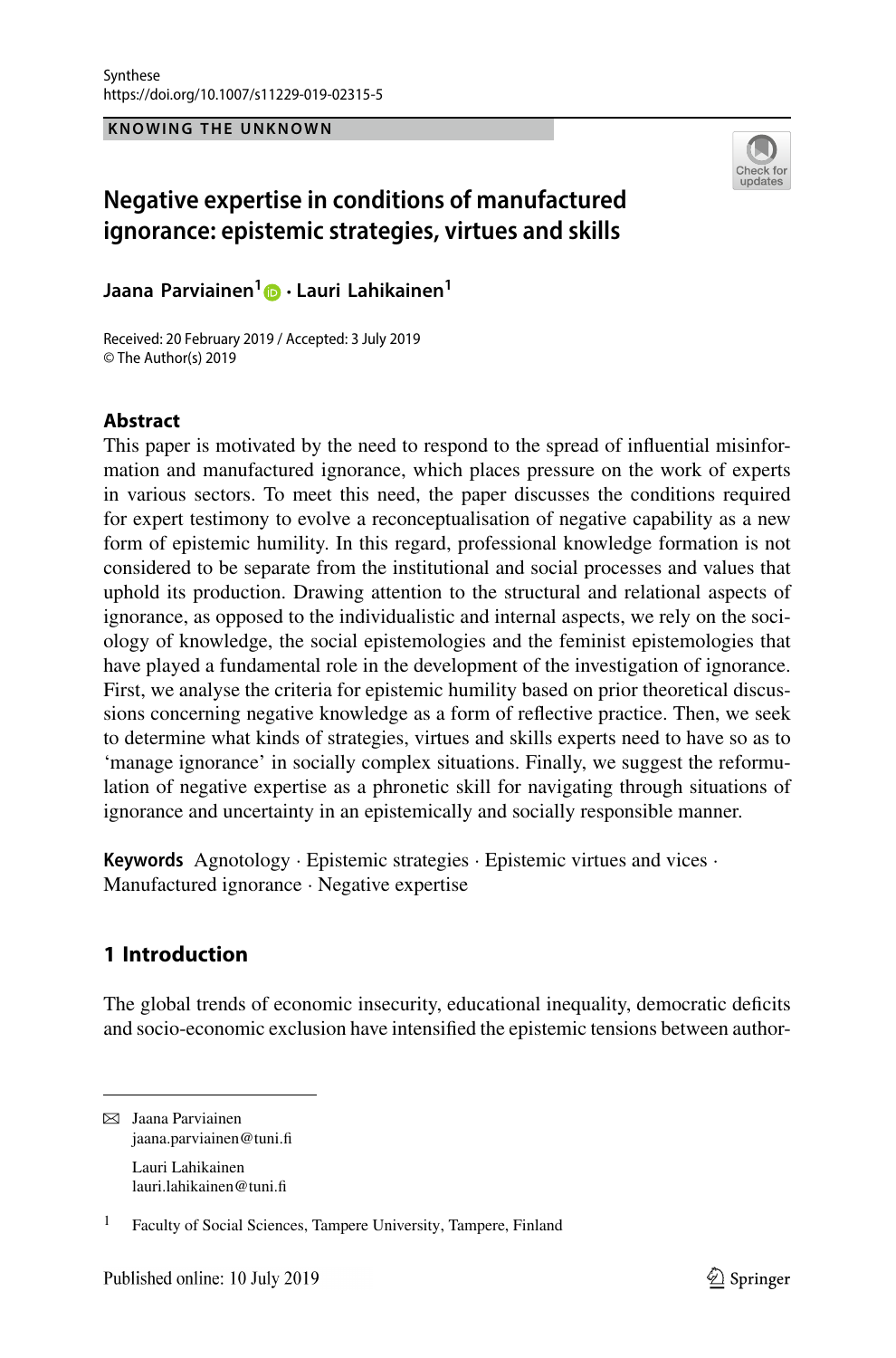ities and citizens in recent years. The global economic recession that followed the 2008 financial crisis and the rise of social media have greatly contributed to the formation of a post-truth political climate, including the emergence of trolls, who seek to deny or simply ignore common sense knowledge and professional testimony. In these circumstances many political scientists (e.g. Moore [2017;](#page-17-0) Somin [2016\)](#page-18-0) and philosophers (e.g. Brennan [2016\)](#page-16-0) have questioned the value of democracy for epistemic reasons and suggested that political participation and democratic deliberation can render people more irrational and biased. The traditional sources of authoritative information are increasingly being questioned, since citizens now have access to new sources of information and, therefore, doubt established knowledge and the testimony of experts (Moore [2017\)](#page-17-0). Online dis/misinformation produced by various agents, for example, peer groups, activists and fake news sites, places increasing pressure on the work of professional organisations and authorities. In terms of responding to the spread of misinformation and manufactured ignorance, critical philosophical conceptualisations are needed to draw attention to the intersection of ignorance and expertise.

This article addresses philosophical questions regarding the epistemic virtues of expertise when experts face pressure from peer groups' activism in democratic societies. Modern societies cannot function without the division of labour and the associated institutions of expertise (Moore [2017\)](#page-17-0), which means that not all viewpoints and opinions can be equally valid in decision-making processes. How can expert knowledge be justified without destabilising the equality between citizens and experts? How can the risks of elite domination and the power of professional cabals be avoided without slipping into a situation in which each voice is equally important? In a complex world that is riddled with uncertainties and wicked problems such as climate change, it is crucial that experts recognise and acknowledge the limits of their expertise. Yet, such acknowledgements, although virtuous, can backfire in conditions of manufactured uncertainty. The aim of this article is to clarify the notion of the *epistemic humility* of expertise when experts have to fight against claims made by distributors of false information and, at the same time, negotiate with individuals who are misinformed and so resist expert knowledge.

In the field of professional education, *reflective practices* (Schön [1983\)](#page-18-1) serve as a key conceptualisation for theorising the limitations of one's own knowledge and skills in relation to expert work. In this context, the notion of *negative knowledge* refers to a professional's ability to recognise the limits of her own knowledge and to avoid errors in work tasks (e.g. Gartmeier et al. [2008\)](#page-16-1). The philosophical approaches to professional knowledge have typically concentrated on propositional knowledge (known knowns), as well as on tacit knowledge and intuition (unknown knowns), although more recently metacognitive issues related to 'known unknowns' and 'unknown unknowns' have been subject to increasing attention. According to Ann Kerwin's [\(1993\)](#page-17-1) taxonomy of ignorance, the term 'known unknowns' refers to a situation in which a person knows that she does not know something, while the concept of 'unknown unknowns' refers to a situation in which a person does not know that she does not know whether the subject matter in question is knowable or unknowable. As Smithson [\(2008\)](#page-18-2) proposes, every discipline and profession involves often implicit assumptions and beliefs regarding 'unknown' issues.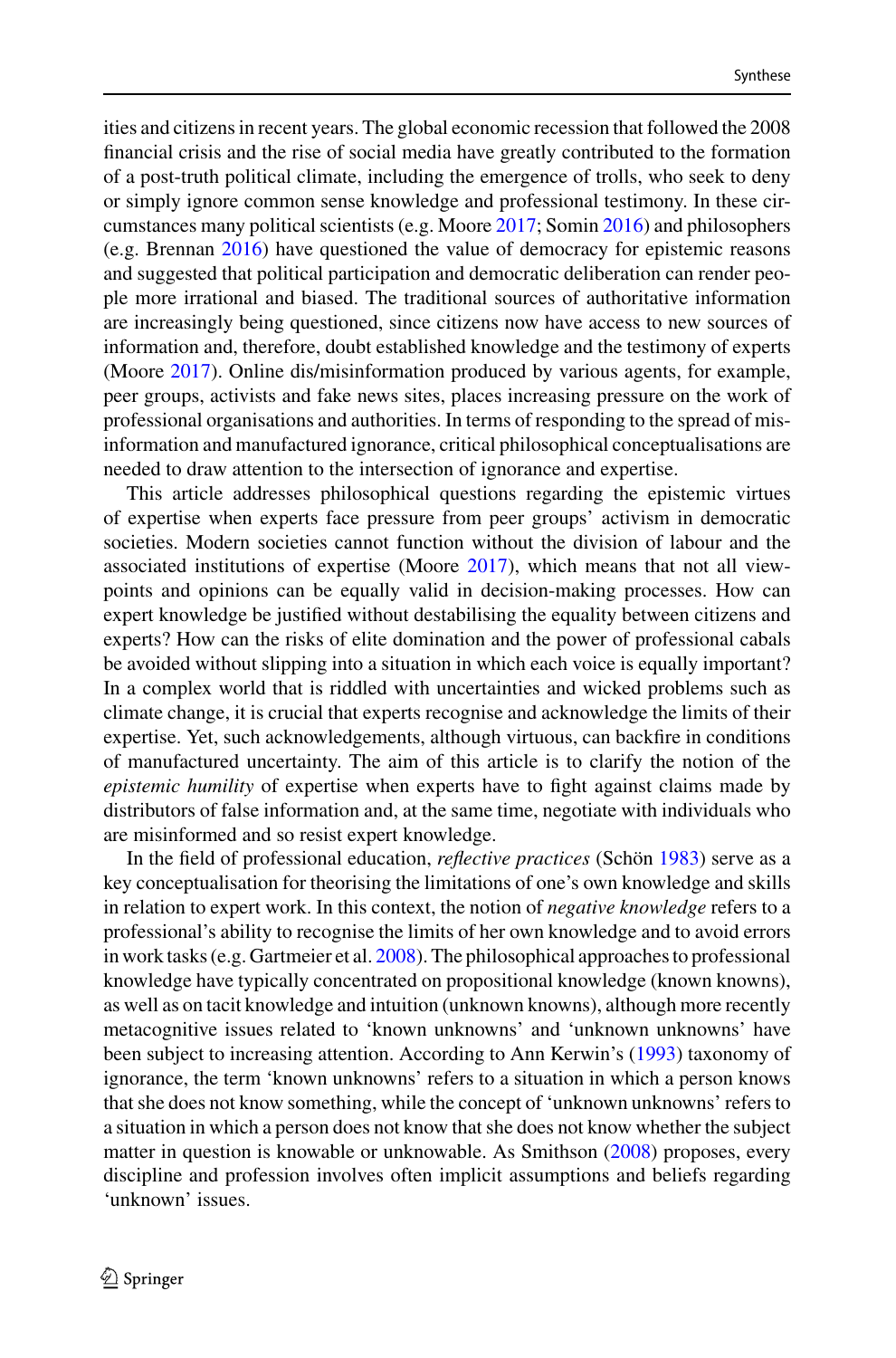In 2002, a speech by Donald Rumsfeld [\(2002\)](#page-18-3) brought much fame and public attention to the four epistemological concepts, namely known knowns, unknown knowns, known unknowns and, most importantly, unknown unknowns. Ever since then, the characterisation of unknown unknowns has been used to capture unidentified risks that have traditionally been considered outside the scope of project risk management, such as the 2004 Boxing Day tsunamis and the Fukushima nuclear accident in 2011. The majority of unknown unknowns are considered to be impossible to examine, since no one can imagine them in advance. While discussions concerning unknown unknowns have strongly relied on risk analysis and the theories of risk management (e.g. Kim [2017\)](#page-17-2), with regards to the epistemology of ignorance, scholars have raised questions regarding unknown unknowns related to terms such as 'inevitable ignorance' (Rescher [2009\)](#page-18-4), 'cognitive closure' (Stoljar [2009\)](#page-18-5) and 'insolubilia' (Rescher [2009\)](#page-18-4). The term 'insolubilia' is derived from the field of theology and it is used to refer to a domain that cannot be considered a proper object of epistemological study.

Over the last decade, epistemological discussions concerning unknowns, ignorance and insecurity have developed into a dynamic research field, which is known as *the epistemology of ignorance* or *agnotology* (e.g. Alcoff [2007;](#page-16-2) Beck [2009;](#page-16-3) Proctor and Schiebinger [2008;](#page-17-3) Tuana and Sullivan [2006\)](#page-18-6). According to the traditional philosophical epistemology, common ways of taking about ignorance have focused on the absence of knowledge as a bad epistemic practice (El Kassar [2018\)](#page-16-4). In fact, the traditional epistemological approach has tended to neglect ignorance as a relevant research topic and failed to recognise its status as an epistemic state. El Kassar [\(2018,](#page-16-4) p. 301) refers to the traditional understanding of ignorance as a 'propositional conception of ignorance', whereby ignorance is understood as a situation in which P is true but S does not know that P is true. Propositional ignorance is complicated, since there are many ways in which S can fail to know P, for example, simply through not knowing or disbelief (El Kassar [2018\)](#page-16-4).

Smithson [\(1989\)](#page-18-7) was one of the first scholars to develop a taxonomy of ignorance, splitting ignorance into two categories: the state of ignorance (error) and the act of ignorance (irrelevance). The latter corresponds to deliberately ignoring something relevant to the problem-solving situation, whereas the former is a state of ignorance resulting from different causes, including distorted or incomplete knowledge. More recent epistemological approaches to ignorance have sought to study deliberate acts of ignorance and their social and political consequences. As Alcoff [\(2007\)](#page-16-2) argues, the epistemology of ignorance aims to study the relational and structural reasons behind substantive practices of ignorance.

Recent epistemological discussions concerning ignorance have revealed that, both theoretically and socially, ignorance is a far more complex and far more ambiguous phenomenon than philosophers and scholars have previously thought. A wide range of scholars working across many disciplines have begun to consider, for instance, how social and economic issues are involved in the strategic use of disinformation at the political level. Rather than approaching ignorance as a liability that can and will be overcome once individuals have sufficient information regarding the implications of their actions, a growing number of scholars have used the lens of *wilful* or *strategic ignorance* to investigate how Internet trolls and social media groups seek to deny,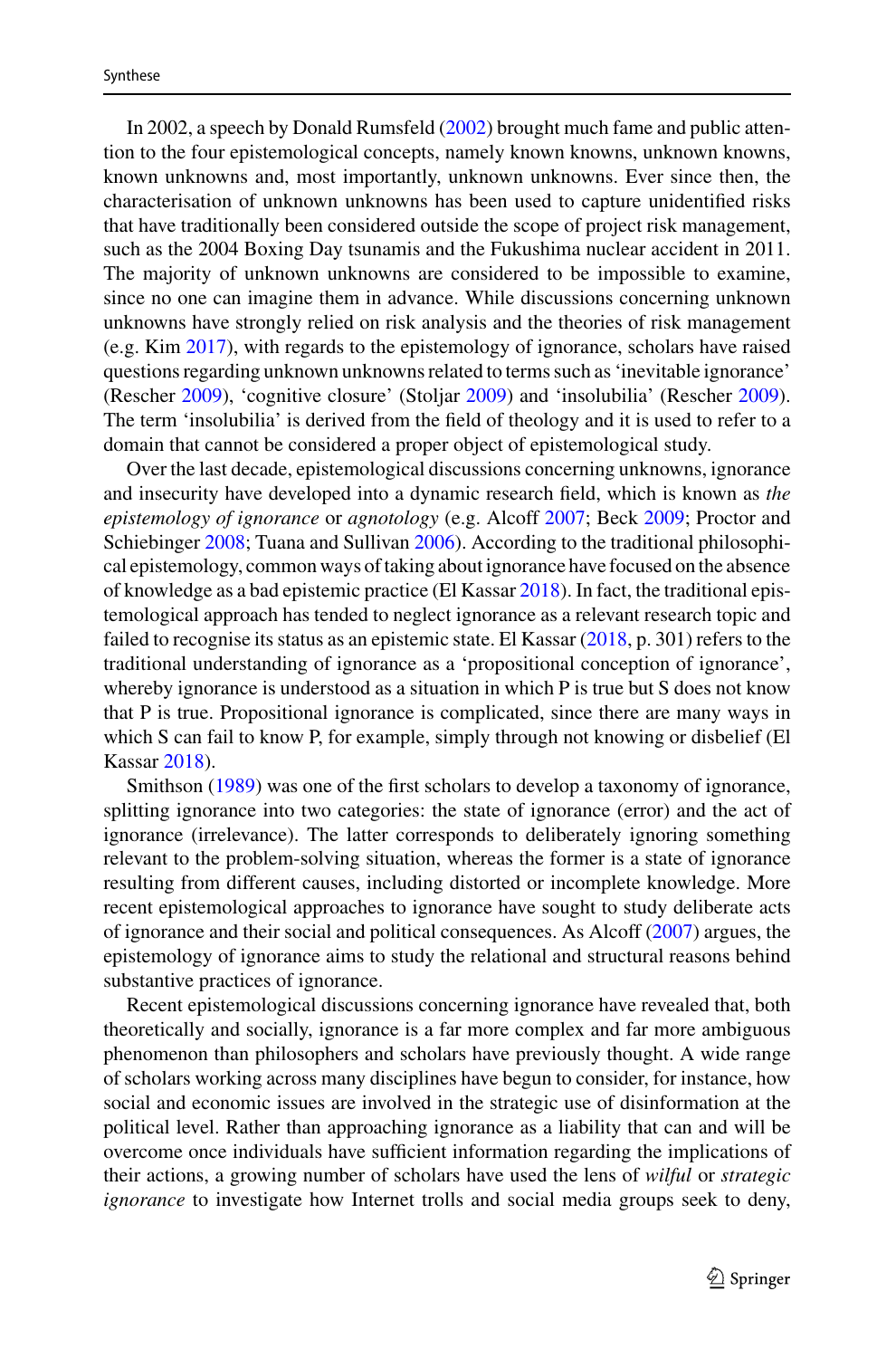justify or simply ignore common sense knowledge and facts (Gross and McGoey [2015\)](#page-17-4).

Our approach to the epistemic humility of expertise reconsiders the notion of negative expertise when trying to capture the 'external' condition of reflective practice and discussing the role played by ignorance, insecurity and disinformation in the context of professional knowledge. Thus far, the discussion concerning negative expertise has focused on the individualistic and internal perspectives of professionals that arise from practical experience and dilemmas within concrete work contexts. Emphasising individuals' responsibility for their professional competence, these approaches fail to analyse the role played by both digital disinformation and constructed ignorance in undermining the institutional status of professional knowledge. While uncertainty is concerned with not knowing something for sure (e.g. incomplete information), the phenomenon of manufactured uncertainty frequently stems from strategic operations. Proctor and Schiebinger's [\(2008\)](#page-17-3) notion of *manufactured uncertainty* is a fruitful conceptualisation with regards to understanding the epistemic pressures on expertise caused by the spreading of digital disinformation. Recognising the role played by ignorance can serve to reframe the theories of professional knowledge, broadening them to include not just the acquisition of truth, but also the development of reliable and significant knowledge on the part of people in different locations and different situations. Although epistemic humility (e.g. Schwab [2012\)](#page-18-8), negative knowledge (e.g. Ariso [2017\)](#page-16-5) and different kinds of wilful and manufactured ignorance have individually received a considerable amount of attention in the burgeoning field of ignorance studies, they are rarely discussed together.

In short, by focusing on the external pressures on both the formation of expert knowledge and the conditions of expert testimony, our study evolves a novel epistemological approach to the epistemic humility of expertise, thereby identifying the role played by disinformation in the knowledge-intensive work of professionals. In the following section, we introduce the conceptualisation of negative expertise by drawing on the theory of reflective practice and the notion of negative capability. Then, relying on social and feminist epistemological considerations of knowledge, we move on to discuss the asymmetrical epistemic relations between experts and laypeople so as to understand the micro- and macro-level relationality inherent in manufactured ignorance. We discuss various epistemic strategies, but rather than endorsing any particular strategy or set of virtues, we argue that expertise requires *negative expertise,* which is better understood as a metacognitive and social skill than as a fixed virtue or clearly delineated strategy. As a social skill, negative expertise is concerned not only with the epistemic limits of the expert, but also with the limits of others, as well as with the social and cultural conditions of those limits. As a metacognitive skill, negative expertise is used to reflect on the pros and cons of different strategies in different situations. We draw on the sociology of knowledge (Knorr Cetina [1999\)](#page-17-5), feminist epistemologies (Townley [2011\)](#page-18-9) and virtue epistemology (Levy [2019\)](#page-17-6), and we suggest that a focus on negative expertise can supplement them all, although negative expertise as such need not be limited to any individual epistemological approach.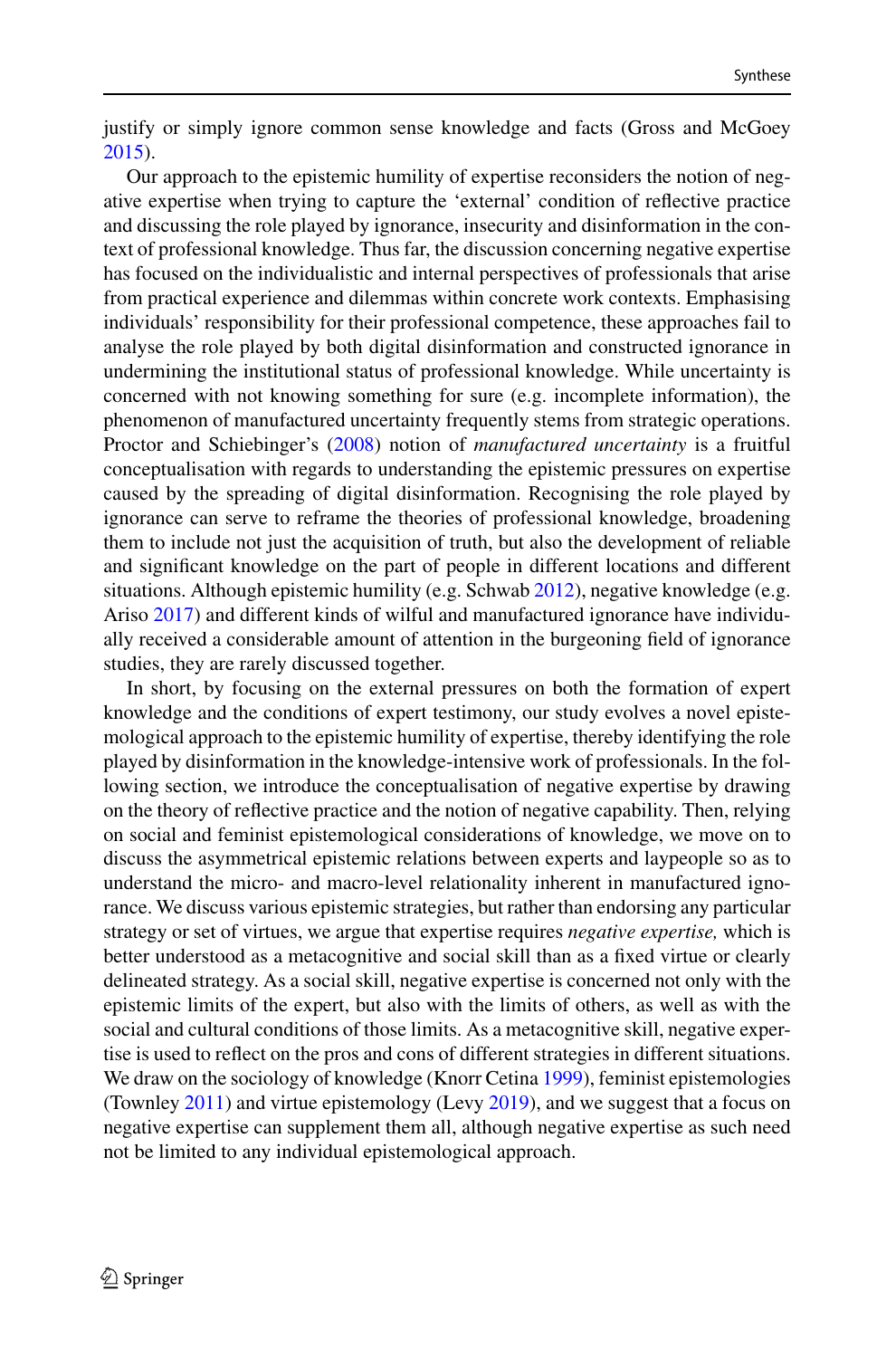#### **2 Negative expertise as reflective practice**

According to humility theories (e.g. Lehrer et al. [1996\)](#page-17-7), the epistemic subject is seen to possess self-confidence, to have the capability for self-reflection and yet to lack epistemic arrogance. This type of epistemic subject is reminiscent of reflective practitioners who know what they do not know, thereby understanding their epistemic boundaries and potentials. Over the past 20 years, reflective practice has become one of the most popular theories of professional knowledge, having been widely adopted by the education (Benade [2018;](#page-16-6) Galea [2012;](#page-16-7) Russell [2013;](#page-18-10) Valli [1992\)](#page-18-11), health care (Bulman and Schutz [2013;](#page-16-8) Kinsella [2010;](#page-17-8) Mamede et al. [2007\)](#page-17-9) and social care (Gould and Taylor [1996;](#page-16-9) Moe et al. [2014\)](#page-17-10) professions. The term was coined by Donald Schön [\(1983\)](#page-18-1) in his influential book, and it has gone on to garner unprecedented attention in the theorisation of expertise and to be integrated into continuing education programmes (Kinsella [2010\)](#page-17-8). Regardless of nuances, the central idea behind Schön's [\(1983\)](#page-18-1) notion of *reflection*-*in*-*action* is that, through reflection, experts better understand their professional activity, while reflecting on problems will lead to new insights for their practice. However, despite many scholars having promoted or justified the benefits of this process in terms of enriching and constructing professional knowledge (e.g. Edwards et al. [2002\)](#page-16-10), a key problem raised in the literature concerns the lack of analysis of the institutional stakeholders and power structures in society that promote the authority of highly educated professionals. It remains open for discussion whether the theory of reflective practice can respond to the question of power by offering an analysis of negative expertise, as revealed through a critical examination of the philosophical epistemologies concerning ignorance.

The conceptualisation of negative knowledge is assumed to promote in-depth reflective processes, since reflection is seen to be an essential component of the development of professional competence. An early approach to negative knowledge can be found within Marvin Minsky's [\(1994\)](#page-17-11) conception of negative expertise. He argues that experts have a substantial amount of knowledge regarding what can go wrong in their domain as well as what kinds of procedures will lead to suboptimal solutions to problems and should, therefore, be avoided. Minsky [\(1994\)](#page-17-11) supposes that this knowledge supports experts' effective action and prevents them from committing errors. Describing the nature of negative knowledge as an element of reflective epistemic processes, Parviainen and Eriksson [\(2006\)](#page-17-12) and Gartmeier et al. [\(2008\)](#page-16-1) suggest that negative knowledge refers to an epistemic situation when one 'knows what not to do'. In this sense, the domain-specific aspect of negative knowledge is focused on what is 'wrong, but relevant to know'. Thus, it can be seen to concern 'known knowns' rather than 'known unknowns'. In the context of expertise, negative knowledge is defined as a reflective activity involved in a professional's ability to avoid errors in work tasks and to recognise the limits of her own expertise. Negative knowing includes learning from mistakes (Straehler-Pohl and Pais [2014\)](#page-18-12) and it also refers to unlearning capabilities when applicable knowledge becomes obsolete (McWilliam [2005\)](#page-17-13). It is assumed that elaborating negative knowledge helps to increase certainty through raising professionals' awareness of the possible positive and negative outcomes of their own actions and through promoting the capability to judge their respective probabilities in given circumstances.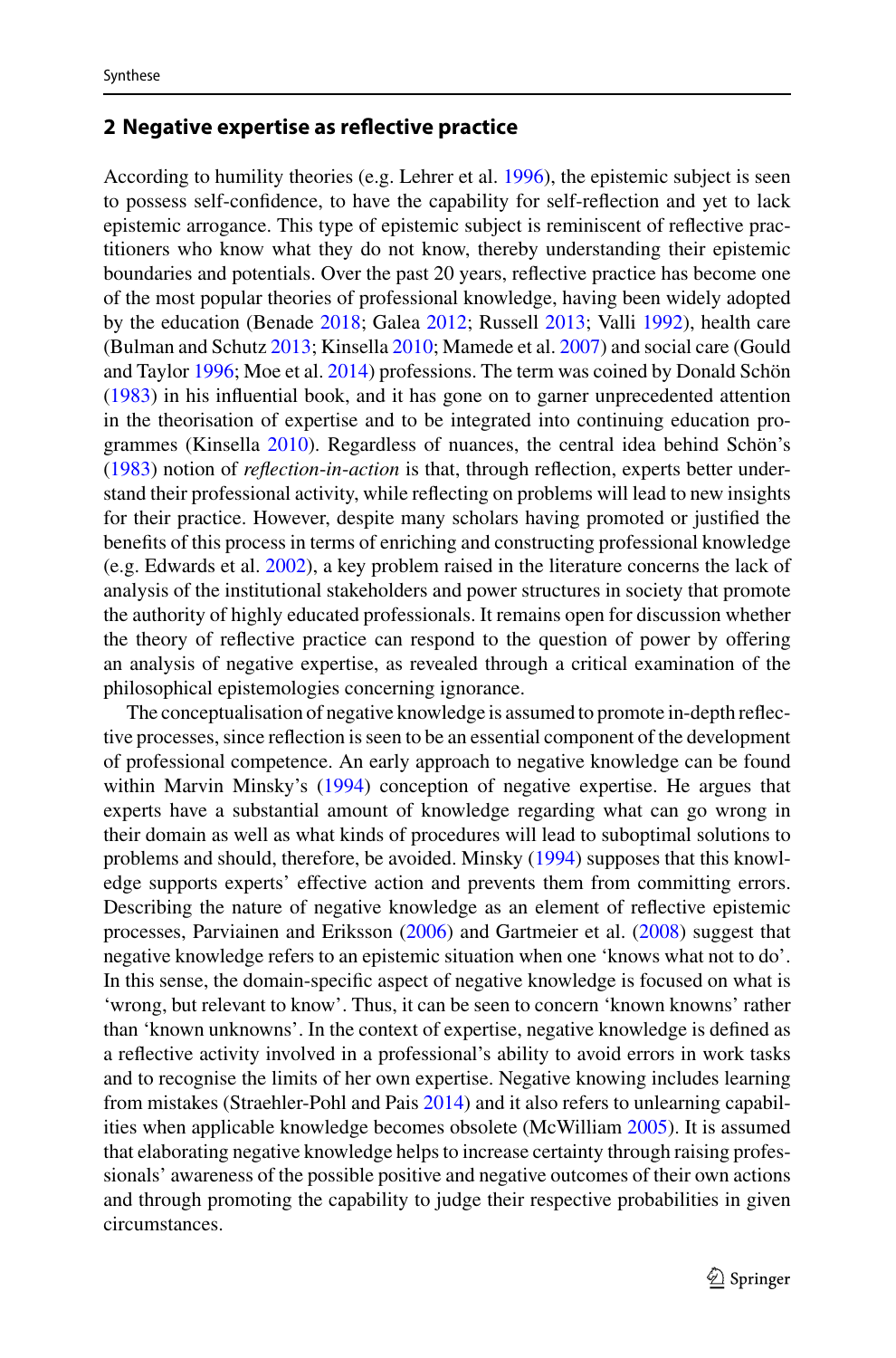Learning from errors is considered to be crucial to the development of negative knowledge (Oser and Spychiger [2005\)](#page-17-14). Errors are typically defined as an unintended discrepancy between a current state and a desired state, most likely in the form of a deviation from a given norm. Closely connected to errors, failure experiences in terms of failing to achieve a given goal constitute individuals' affective reactions, with a focus on the consequences of making errors (Zhao [2011\)](#page-18-13). Importantly, not every error is necessarily interpreted as a failure. Whether an error is evaluated as a failure or not depends on both situational aspects (e.g. social norms) and personal characteristics. In short, the errors of the epistemic subject can be seen as actions that endanger the attainment of desired goals with or without feelings of failure. Furthermore, the labelling of an action as an error involves the judgment of skilled members of the community (Gartmeier et al. [2008\)](#page-16-1). One underlying problem concerns the term 'error' being a general label for different phenomena, which can be very diversely perceived and interpreted in different cultural and social contexts. Returning to the question of negative knowledge, learning from errors concerns the metacognitive situation defined as 'known knowns', while making errors due to ignorance or a lack of knowledge is related to 'known unknowns'. When making a *mistake*, the epistemic subject is aware of the correct procedures, although making an error reveals that she does not know something.

According to Knorr Cetina's [\(1999\)](#page-17-5) interpretation of negative knowledge, making errors inherently indicates the epistemic subject's ignorance or non-knowledge concerning the issue at hand. Knorr Cetina's [\(1999,](#page-17-5) p. 64) notion of negative knowledge refers to '…knowledge of the limits of knowing, of the mistakes we make in trying to know, of the things that interfere with our knowing, of what we are not interested in and do not really want to know'. Hence, rather than 'known knowns', this characterisation of negative knowledge includes the metacognitive epistemic attitude whereby the epistemic subject knows that she doesn't know something. The importance of Knorr Cetina's [\(1999\)](#page-17-5) approach lies in the fact that errors indicate the limits of knowing. Sometimes, an important piece of information, long having been neglected, can suddenly be taken seriously and may even be considered fundamental. For instance, when applicable knowledge becomes obsolete, the epistemic subject only recognises the changing norms through a conflict with the new standards. By applying her reflective capability, the epistemic subject may unlearn the existing procedure and acquire the relevant skills to cope with the new situation (McWilliam [2005\)](#page-17-13). Parviainen and Eriksson [\(2006\)](#page-17-12) propose that negative knowledge has a heuristic value in the sense that it provides clues to the unknown and enables people to evolve alternative strategies to solve their problems.

In formulating her idea of negative knowledge, Knorr Cetina [\(1999\)](#page-17-5) uses the notion of*liminality*, thereby underlining the notion that ambiguity and uncertainty are inherent aspects of negative knowledge. As Knorr Cetina [\(1999,](#page-17-5) p. 63) suggests, *limen* means 'threshold', 'doorstep' and 'entrance' in Latin. By exploring this type of unknown, people can perceive things indirectly, similar to viewing photos through their negatives. When applying a negative approach and without ever confronting them directly, people outline phenomena based on *half* -*knowledge* (Adlam [2014\)](#page-16-11) or by simply following hints and traces, guessing at what the phenomena might look like. Typically, archaeologists rely on negative tools when trying to perceive, based on fragments of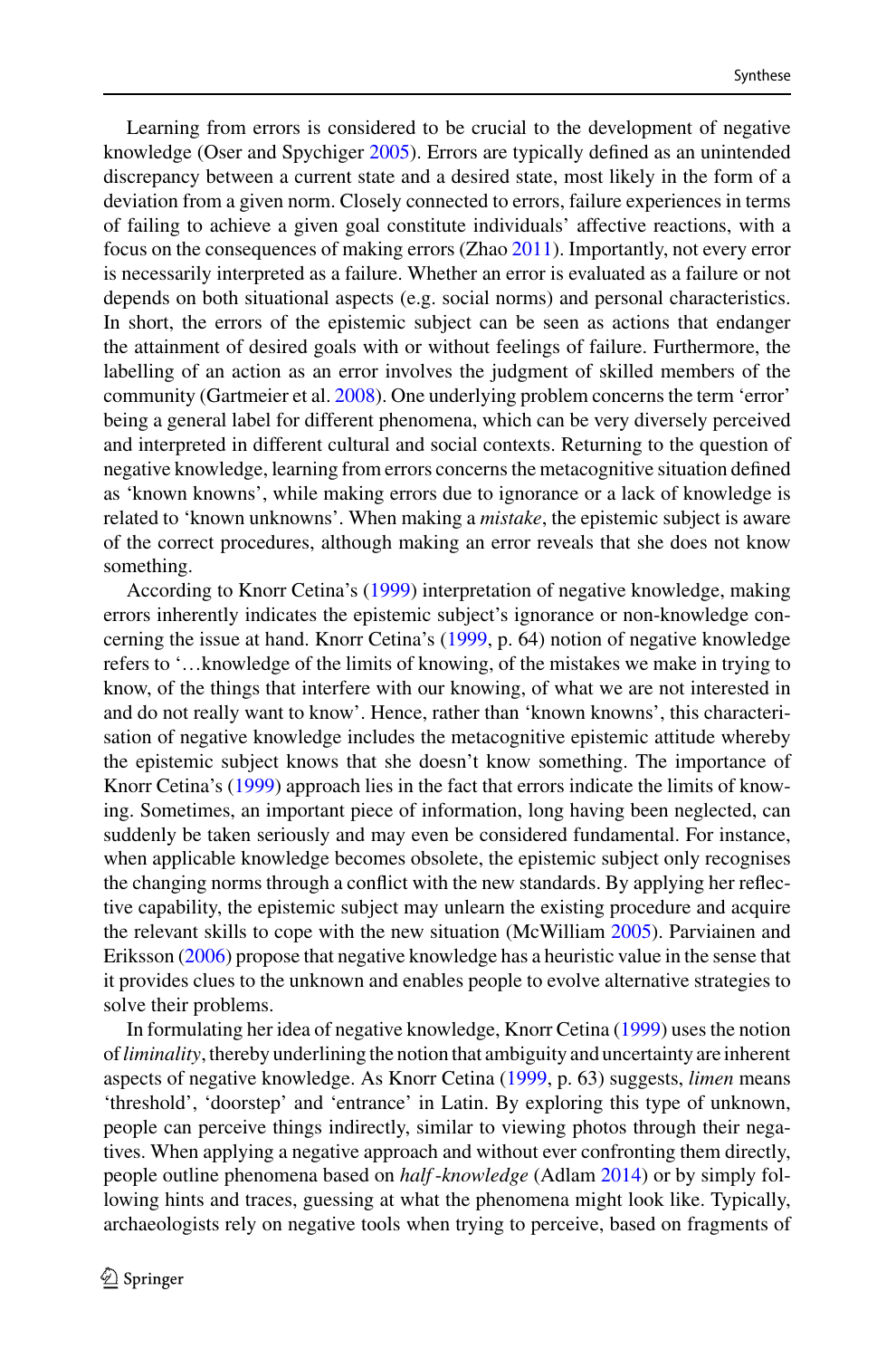pots or visible marks on human bones, how people might have lived during a certain historical period. Knorr Cetina's [\(1999\)](#page-17-5) conceptualisation of negative knowledge could potentially be interesting with regards to the discussion of unknown unknowns. While most unknown unknowns are believed to be impossible to examine because no one can even imagine them, Knorr Cetina [\(1999\)](#page-17-5) emphasises that it is quite remarkable how much of the unknown we can mobilise through negative perception.

The idea of liminality has played a central role in various formulations of *negative capability*. The term was first introduced by the poet John Keats in 1817 to characterise the capacity that can lead people into intellectual confusion and uncertainty so as to feed their creativity and problem-solving skills rather than to search for epistemic certainty. Due to living in complex and rapidly changing environments, professionals have to deal with uncertainties as well as a complex body of knowledge in their field, so why would they need extra confusion to feed their creativity? The answer lies in professionals' desire for overconfidence. Recent research findings (Cassam [2017\)](#page-16-12) show that physicians' overconfidence is a major factor in relation to diagnostic errors in the field of medicine. Overconfidence is considered to be a form of cognitive bias in the sense that it can obstruct people from seeing their own weaknesses and mistakes. Our interpretation of negative capability is characterised as the capacity that can lead people not just into but *through* intellectual confusion and uncertainty so as to develop their resilience in terms of handling insecurity and avoiding overconfidence.

An obvious candidate for a corrective virtue to combat overconfidence would be epistemic humility. Cassam [\(2017,](#page-16-12) p. 5) suggests that '[e]ffective critical reflection on one's own epistemic and other vices requires the possession and exercise of epistemic *virtues*such as open-mindedness, sensitivity to evidence, and the humility to acknowledge one's vices'. Epistemic humility is also crucial to the ability to learn from one's mistakes. An epistemically arrogant subject would more likely not recognise having made a mistake and thus miss an opportunity to learn and become a better knower. The metacognitive skills of knowing what one knows and how one knows it, as well as what one does not know, require that one does not have an inflated opinion of oneself. This is true for an 'agential conception' of knowledge and ignorance (El Kassar [2018\)](#page-16-4). What matters for the agential conception is that knowers are humble and honest to themselves with regards to their own capabilities. However, a relational account of ignorance must grapple with situations in which different people with different vices, backgrounds and motives interact. As we discuss below, being humble can prove risky in a culture of ignorance or where manufactured uncertainty exists.

Thus far, the discussion of negative knowledge has focused on the individual perspective of professionals that arises from practical experience and dilemmas within organisational contexts. The connection with practical experience and concrete situations represents a crucial aspect of negative expertise. In concrete situations, most experts operate with messy epistemic situations in terms of solving problems that have several possible solutions depending on the context. Professionals must rely on the knowledge of other experts and scientific institutions to provide diagnoses, analyses, considered opinions and policy proposals to non-experts, including politicians and government officials. As Townley [\(2006,](#page-18-14) p. 40) points out, 'We need each other for full epistemic agency [...] I need membership in a community of epistemic agents who will advise and correct me as I cultivate, refine, and maintain skills of reasoning and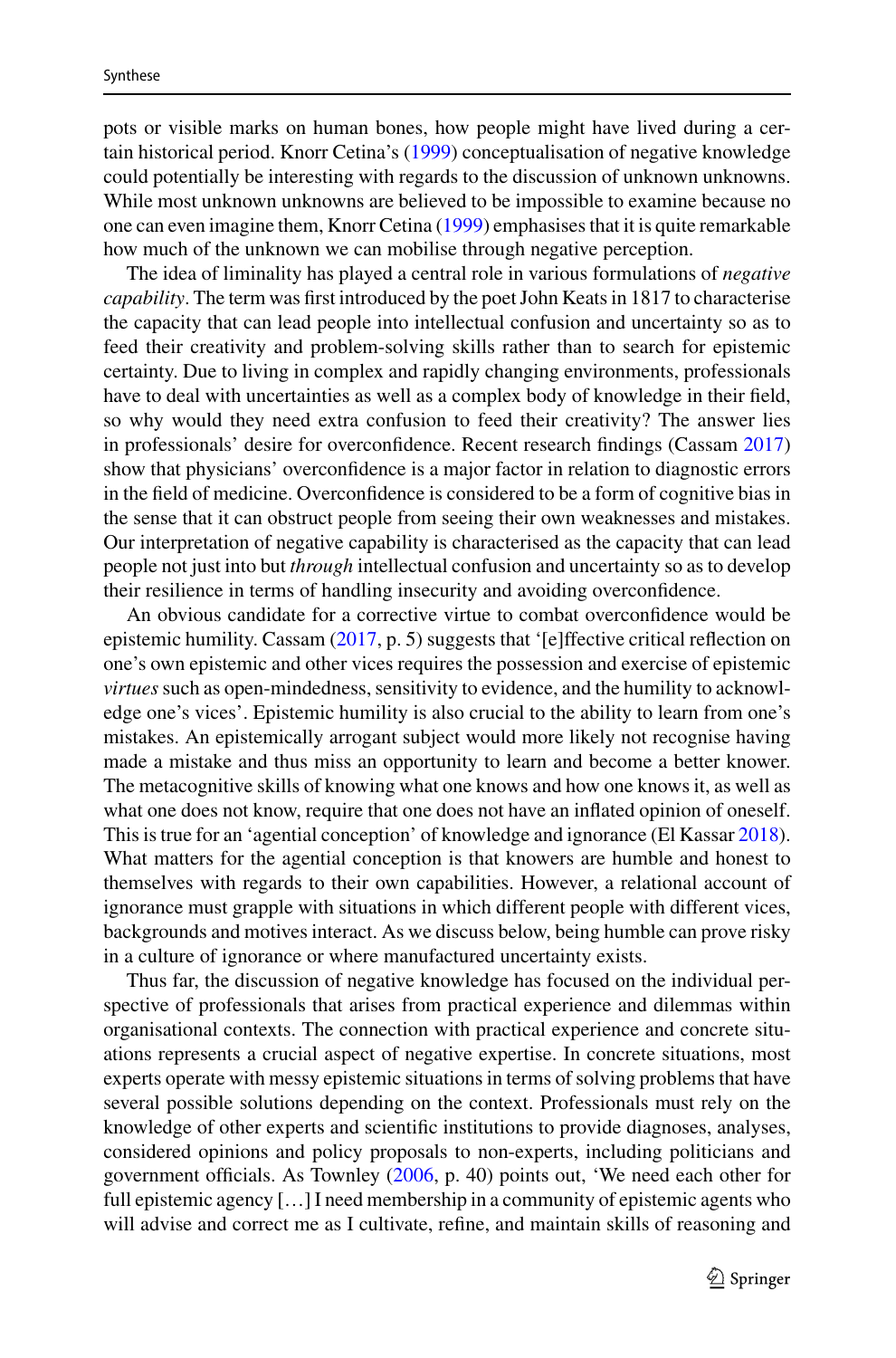inquiry'. In both their epistemic communities and their roles as experts who interact with members of other epistemic communities, experts must be mindful of not only their own ignorance and epistemic vices, but also those of others. In the next section, we consider the epistemic potential of ignorance to develop new insights into critical points of professional knowledge.

#### **3 Ignorance as a relational epistemic concept**

According to feminist epistemologies, 'relations' form the heart of the epistemological theory, drawing attention to the structural and relational aspects of knowing, as opposed to the individual approaches, which have dominated Eurocentric epistemological theories for a long time (e.g. Anderson [2011;](#page-16-13) Code [1991;](#page-16-14) Fricker [2007;](#page-16-15) Potter [1993\)](#page-17-15). Feminist epistemologists seek to understand not only how the social relations of gender, class and race shape knowledge practices, but also whether and how those relations should play a role in good knowing. Emphasising testimonial approaches, feminist epistemologists consider that knowers are able to contribute to the construction of knowledge due to the relationships that they have with others. Obviously, there exists a great deal of variation in the theories and approaches that constitute the feminist epistemology, so few generalisations can be made across the field. However, one of the key interests of the approach concerns how power relations play out epistemically, especially systemic and structural relations of power (Alcoff and Potter [1993\)](#page-16-16). Feminist arguments regarding the importance of trust in terms of knowing (Code [1991\)](#page-16-14), coupled with their analyses of the moral and affective dimensions of trust (Jones [1996\)](#page-17-16), also suggest that affective relations are important aspects of epistemic analyses (Grasswick [2018\)](#page-17-17). In addition, feminist epistemologists have played a prominent role in the development of the epistemologies of ignorance, addressing how philosophers must attend to the role of ignorance if they are to adequately understand the influence of power relations on epistemic matters (e.g. Alcoff [2007;](#page-16-2) Sullivan and Tuana [2007;](#page-18-15) Townley [2011\)](#page-18-9). El Kassar's [\(2018\)](#page-16-4) division of ignorance studies into three conceptions—propositional, agential and structural—shows that the relational aspects of ignorance remain undertheorised. It is not just structures in the abstract, but rather the actual relations between persons, groups and institutions that we need to look at if we are to understand failures of testimony, strategic ignorance or epistemic injustice. This does not necessitate the abandonment of the structural explanations of ignorance, but instead requires attention to be paid to what mediates structure and agency.

Social epistemologists (Longino [2002\)](#page-17-18) have alleged the deep connections between democracy and the success of epistemic practices, addressing the effects of both the social relations internal to epistemic communities and the social relations external to those communities. Modern societies cannot function without individuals admitting the limits of their own knowledge and trusting in other people's expertise and, therefore, without a social division of labour and a reliance on experts, professionals and intellectuals. Similarly, in democratic societies, expertise and government rely on each other. Although professions vary in terms of the legitimacy of their claims to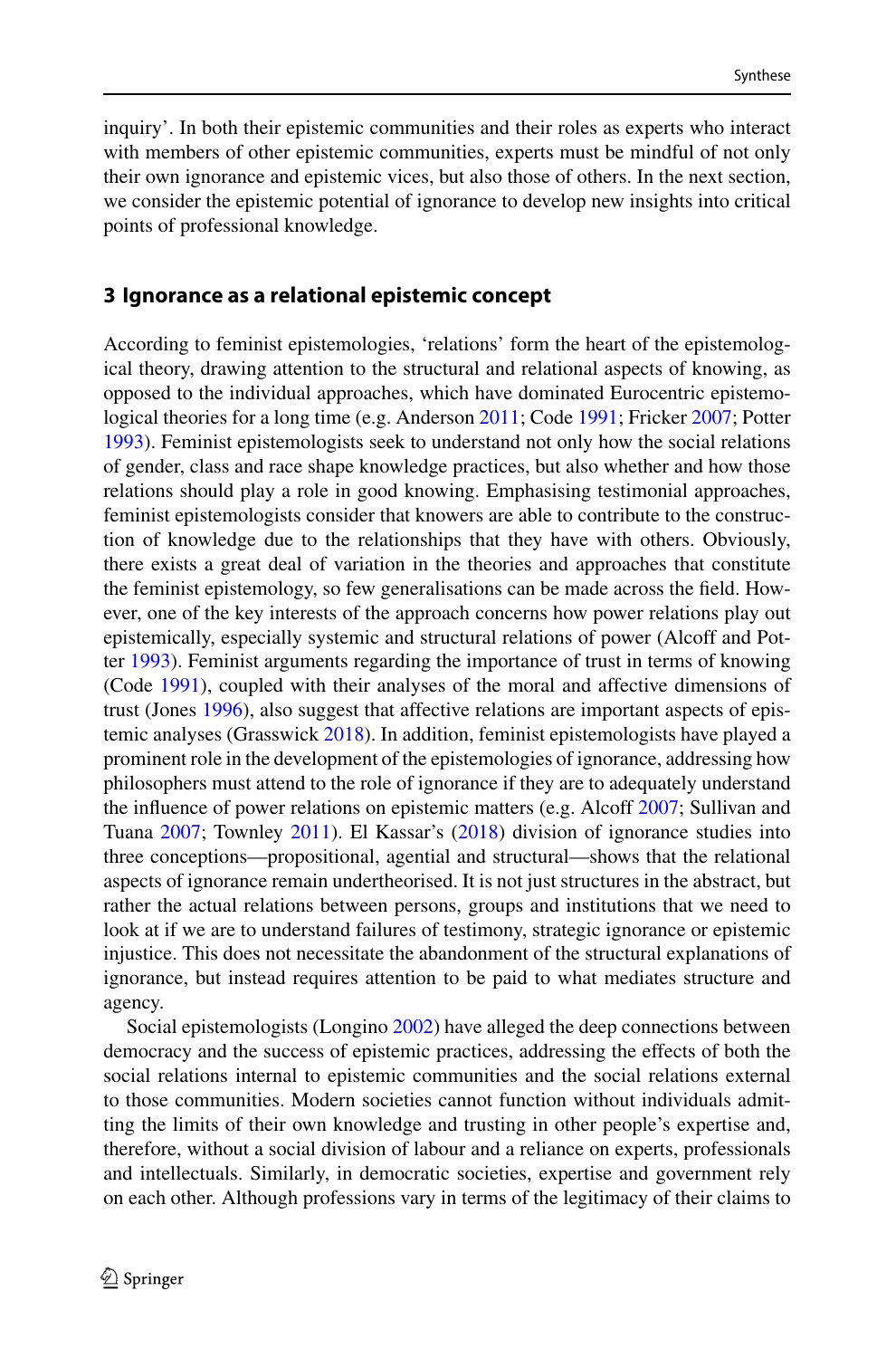expertise and in their status, the most important capital of expert organisations remains individual professionals' knowledge, skills and competence (Suddaby et al. [2008\)](#page-18-16).

Expert organisations such as hospitals and law firms rely on individual professionals' knowledge, skills and competence (Suddaby et al. [2008\)](#page-18-16) in the sense that knowledge formation is frequently developed through professionals' collaboration with colleagues and customers alike. In many professions, ranging from medicine to education, social work to law, citizens, customers, patients, students and parents all play an active part in the knowledge production processes, since professionals are reliant on personal information received from such people. Thus, knowledge is no longer mere capital, possessed by an individual or a company, but it rather inherently relational in nature. To develop epistemic relationality with their clients, reflective capabilities and negotiation skills must be accentuated in modern expert work. However, the paradox here is that the epistemic relation between experts and laypeople never constitutes symmetrical dialogue due to their different positions as epistemic agents. In addition, for strategic or opportunistic reasons, customers may be excluded from the sources of knowledge in decision-making processes when dangerous, confidential or sensitive knowledge cannot be allowed to fall into the wrong hands (Knudsen [2011\)](#page-17-19). There is also the possibility of information being actively hidden so that customers and citizens are kept from hearing the justifications involved in strategic decision making. Information flows can be limited for legal or public relations (PR) purposes or for reasons of national security. Conelly et al. [\(2011,](#page-16-17) p. 65) define the hiding of knowledge as 'an intentional attempt by an individual to withhold or conceal knowledge that has been requested by another person'. In law firms, hospitals and administration organisations, knowledge represents not just power but also *risk*, meaning that professionals will often keep certain ideas secret or limit their circulation so as to avoid their improper use. In the era of the Internet, the circulation of information following publication is far more difficult to control.

Previously, most epistemic discourses concerning professions emphasised the dominance of experts over non-experts, but the power of customers has changed form with the advent of the Internet and the rise of social media. In the online environment, customers and citizens have new access to various types of knowledge sources as well as to their peers around the world. They can organise peer groups related to their interests, which means that they can also access stronger backup and new tools to doubt or dismiss the judgement and testimonials of professionals (e.g. Del Vicario et al. [2016;](#page-16-18) Moorhead et al. [2013;](#page-17-20) Ventola [2014\)](#page-18-17). Recent empirical findings from various expert fields (e.g. van der Linden et al. [2017;](#page-18-18) Moorhead et al. [2013\)](#page-17-20) show that professionals struggle with the pressures associated with the online (dis)information produced by various agents (peer groups, activists, think tanks, etc.). Climate change denial is a paradigmatic case in which there have been both concerted and organised efforts to produce disinformation and to manufacture uncertainty on the part of powerful interest groups as well as less centralised activities by citizens with various motives to foster distrust regarding climate science and policy.

With regards to propositional and agential approaches, ignorance is mainly discussed as a failure of individual cognition, either as a non-accessible epistemic position or a selective choice. For instance, the notion of *excusable ignorance* captures '…circumstances where there is a plausible excuse of the individual's being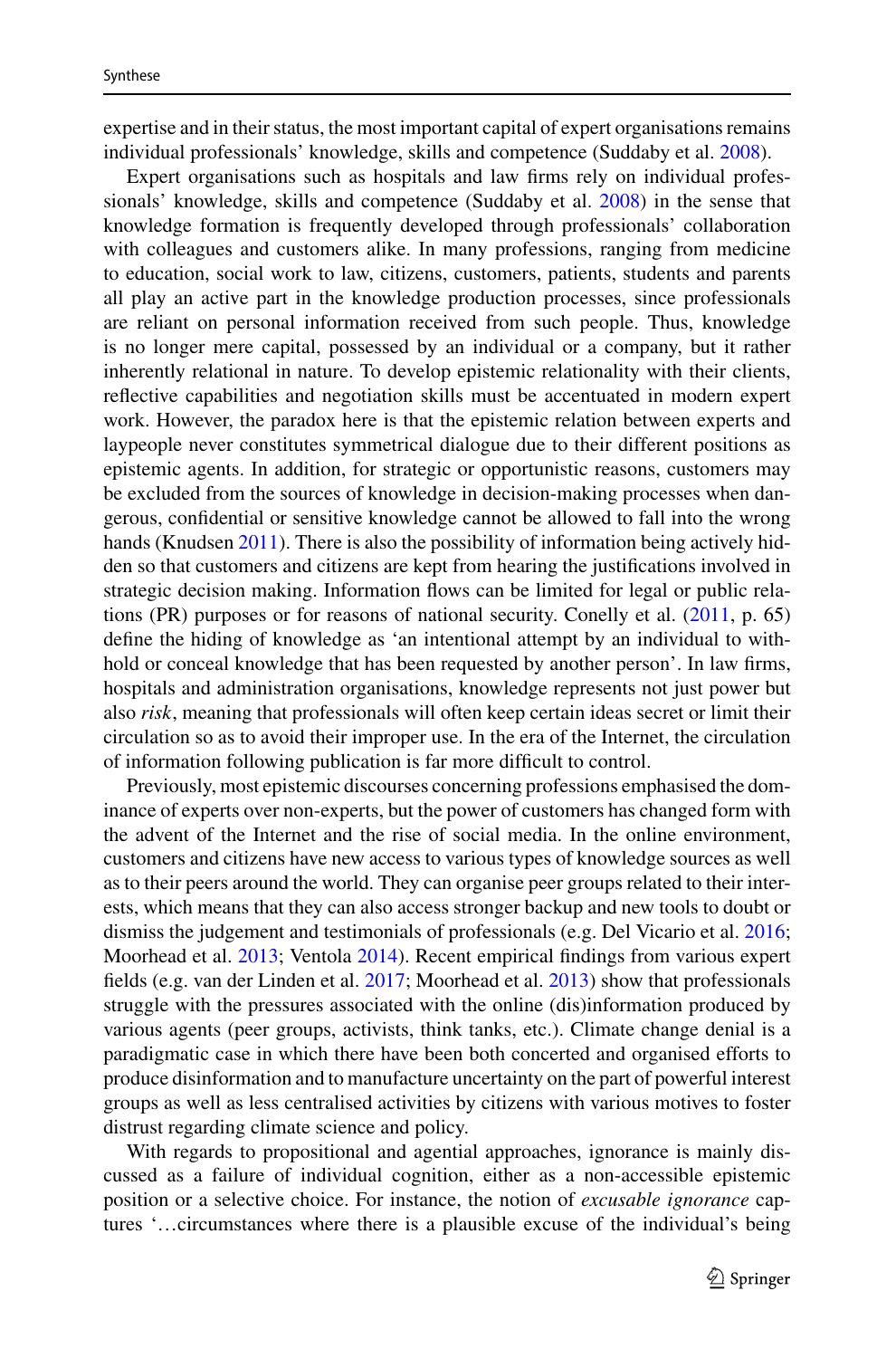ignorant' (Rescher [2009,](#page-18-4) p. 11). The notion of *culpable ignorance* refers to a situation in which the requisite information is available, but an individual has made insufficient, incompetent or inadequate efforts to obtain it (Rescher [2009,](#page-18-4) p. 11). Relational and structural approaches frequently understand ignorance as as *resource* that it is distributed unequally or a deliberately constructed strategic ploy (Proctor and Schiebinger [2008\)](#page-17-3). *Manufactured ignorance* is defined as a strategy used by different interest groups, including global corporations, to advance their agendas and to defend their social positions and power (Michaels [2008;](#page-17-21) Oreskes and Conway [2010;](#page-17-22) Proctor and Schiebinger [2008\)](#page-17-3). Ignorance is manufactured when certain epistemic agents have an interest in maintaining uncertainty; thus, they actively work to organise doubt or spread mis/disinformation so as to keep people ignorant. In this sense, disinformation represents an actively engineered aspect of a deliberate plan involving trolling on social media, advertising, delivering press releases, funding decoy research and publishing articles in predatory scientific journals.

The repetition of (dis/mis)information in various media is recognised to render an argument more reliable in the eyes of receivers, regardless of whether the argument is true or not. In the field of psychology, the repetition of false information is defined as the 'misinformation effect' (Ayers and Reder [1998\)](#page-16-19) and, more recently, it has been noticed that the mimic dynamics of 'memes' can carry disinformation on social media (Del Vicario et al. [2016\)](#page-16-18). People can be influenced by mis/disinformation even when they understand the corrected information, they believe the corrected information and they later on remember the corrected information. Even in those circumstances, people's reasoning and decision making will, on average, be measurably affected by the misinformation that was later corrected (Ecker et al. [2010\)](#page-16-20). In the case of manufactured ignorance, being ignorant is not necessarily a failure of individual cognition, since people can easily become trapped by 'confirmation bias', even if they have access to critical sources of knowledge (Lewandowsky et al. [2017\)](#page-17-23). Confirmation bias refers to the tendency to only look for information that confirms what a person already believes, to accept facts that only strengthen her preferred explanations and to dismiss data that challenge what she already accepts to be true (e.g. Dunning and Kruger [1999\)](#page-16-21).

Dismissing relevant evidence, or what is referred to as the suppressed evidence fallacy in the study of informal logic, represents the other side of confirmation bias. Much of the evidence that, of necessity, we use in relation to complex issues such as climate change or the safety of medical procedures is expert testimony. Levy [\(2019\)](#page-17-6) suggests that, when filtering expert testimony, we pay attention to the 'cues of benevolence and competence' and that, in politicised situations, we interpret those cues from a partisan perspective that leads to the devaluation of expertise we consider to support the opposing side to our own. For example, climate change denial has been found by many researchers to be connected to a commitment to laissez-faire economics and opposition to regulation (e.g. Collomb [2014;](#page-16-22) Oreskes and Conway [2010\)](#page-17-22), while party identification in general is a predictor of attitudes towards climate science (McCright et al. [2014\)](#page-17-24).

Experts from different fields encounter the boundaries of their own knowledge and their own unknowns, but they also need to negotiate with 'ignorant' customers on a daily basis. What kind of capabilities and strategies do experts have at hand when 'managing ignorance' (Denicola [2017\)](#page-16-23)? How do they deal with customers'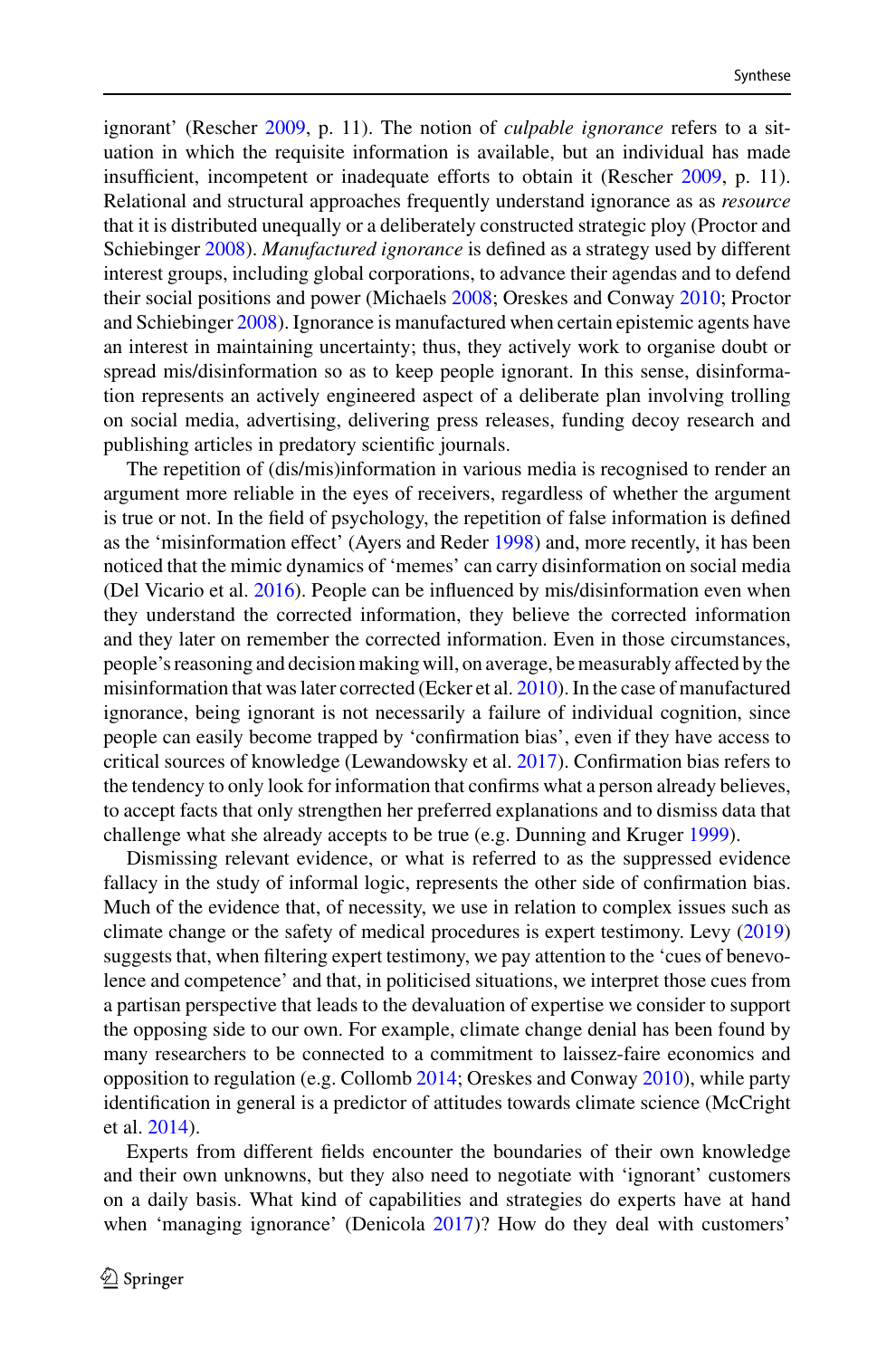and citizens' ignorance when it is not a form of culpable ignorance or excusable ignorance, but is rather manufactured ignorance? If the claims concerning strategic ignorance being produced systematically by certain corporations and organisations are true, then experts face a new problem that is not socially resolvable with 'good interaction skills'. The change in the global context means that the domain-specific negative expertise that professionals have acquired may not be sufficient for them to recognise new modes of ignorance.

From the perspective of expertise, we identify two levels of managing ignorance, namely (1) micro-level interaction in which an expert deals with an individual customer's culpable ignorance or excusable ignorance either face-to-face or online and (2) macro-level interaction in which an expert faces manufactured ignorance through the actions and rhetoric of individual agents or a group of agents. In the first case, experts, through relying on their negative capability as a work skill, are expected to be mindful and open regarding the limits of customers' knowledge. Experts should recognise customers' finitude; try to map customers' known unknowns; be aware that unknown unknowns always exist, some of them knowable, some not; make informed decisions about what to know; and also recognise and confess when customers are not capable of forming relevant knowledge. In virtue theoretical terms, among the relevant traits that ought to be cultivated in relation to expertise are curiosity or love of knowledge, honesty, humility and tolerance (Cassam [2016;](#page-16-24) de Bruin [2013;](#page-16-25) Denicola [2017\)](#page-16-23). Many of these are 'other-regarding' virtues, since experts *qua* experts are members of communities (Kawall [2002\)](#page-17-25). In a situation in which true beliefs and proposals have value, experts' negative knowledge provides a precondition for coping with the epistemic asymmetry between experts and laypeople when they both mutually recognise their own epistemic limits and are humble and honest with regards to their interests of knowing.

In the second case (i.e. manufactured ignorance), relying on the value of true beliefs and the good faith of interlocutors appears idealistic and naive. Turning back to the case of climate denialism, Oreskes and Conway [\(2010\)](#page-17-22) show how the strategy of purposefully creating doubt and uncertainty has been a common strategy applied by the spokespeople for the tobacco industry and climate denial-related think tanks (e.g. the Heartland Institute). When the link between lung cancer and tobacco became clear to researchers and they made this finding public, the tobacco industry mounted a counter campaign that attempted to put forward the message that the science was not certain. Similarly, and sometimes run by the same people, there has been a powerful campaign of disinformation disputing or creating doubt with regards to the scientific consensus concerning human-induced climate change. Tobacco companies and fossil fuel companies may have, in their public announcements at least, accepted the mainstream science, but they have continued to fund the lobbyists and think tanks producing and spreading disinformation.

Following Proctor and Schiebinger's [\(2008\)](#page-17-3) formulation, Oreskes and Conway [\(2010\)](#page-17-22) refer to this strategy as 'manufacturing doubt'. The point of this strategy is not to argue against scientific findings straightforwardly, but rather to allege that they are uncertain. The hearer of the doubtful message is supposed to ask themselves, in the case of smoking, whether they would be willing to give up an activity they enjoy and that is part of their identity, while in the case of climate change, they are supposed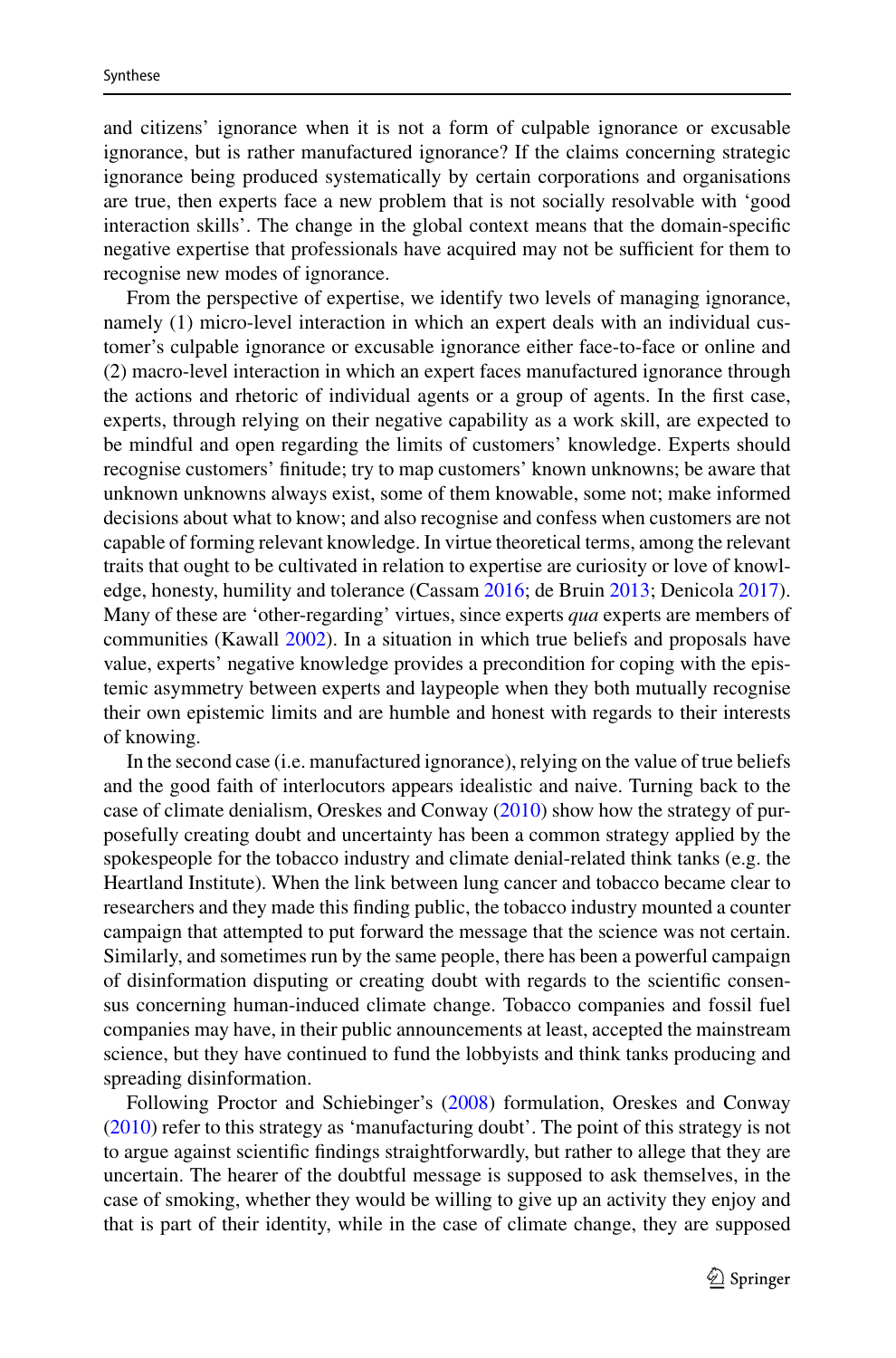to ask whether they should give up cheap energy and cars and endanger jobs due to uncertain theories. The difficulty for a medical doctor advising a patient to quit smoking or for a climate scientist giving an interview concerning the effects climate change on crops in Kansas is that it would be hubristic or dishonest for them to claim complete and absolute certainty. The causal links between smoking and cancer are well understood, but they are not straightforward enough to state that a particular patient will die exactly 20 years earlier if they smoke. While it is absolutely clear to scientists that human-induced climate change is taking place, predicting the local effects is less certain. A virtuous expert would, in such situations, give probabilistic answers and confess if their expertise is limited in terms of a particular question. However, if the manufacturing of doubt has been successful, hearers may consider such admissions of uncertainty as proof of more general uncertainty surrounding the issues and hence become even more stubborn in relation to their smoking or climate change denial.

#### **4 Epistemic strategies for encountering manufactured ignorance**

When facing macro-level ignorance, we address three strategies for managing ignorance in non-ideal epistemic settings in which manufactured uncertainty and ignorance exist. To describe these different strategies in a somewhat truncated fashion, we refer to them as 'Kantian', 'Machiavellian' and 'Marxist' strategies. They are all ideal types of epistemic strategies, not interpretations of philosophical history. Instead of setting goals and determining actions, they can be understood as either deliberately chosen strategies or as character traits, that is, fixed sets of epistemic virtues and vices.

A Kantian would be honest and humble in all situations and with all interlocutors. Kant's [\(1797/](#page-17-26)1993) famous and much discussed example concerns whether it is permissible to lie to an axe-murderer in order to save one's friend, with Kant, infamously, advocating honesty even then. A Kantian strategy for managing ignorance would face the same criticism as Kant's moral theory: it is too rigid for a world in which most people are not very good Kantians. An epistemic Kantian is especially vulnerable to manufactured ignorance and situations in which some interlocutors act in bad faith. These criticisms notwithstanding, it is not impossible that being consistently humble and honest in even the most non-ideal of worlds might pay off, for example, if enough others see one as an example to be emulated. Additionally, the Kantian impulse to see interlocutors not as a means, but rather as an end, remains as relevant to experts as ever.

In direct opposition to the Kantian strategy is the Machiavellian strategy, which advocates strategically lying or being otherwise dishonest so as to produce the epistemic greater good. While this certainly sounds bad, epistemic Machiavellianism is a commonly accepted practice in many contexts. Consider, for example, the physics teacher who teaches Newtonian physics as 'the truth' for beginners, but problematises Newton with general relativity and quantum field theory for more advanced students. There are many other examples of instrumental and transitional ignorance, where sometimes the ignorance serves the learners themselves and sometimes it serves a more general good (Townley [2006\)](#page-18-14). The problem with more generalised Machiavellianism is that dishonesty can become second nature, that is, the seemingly obvious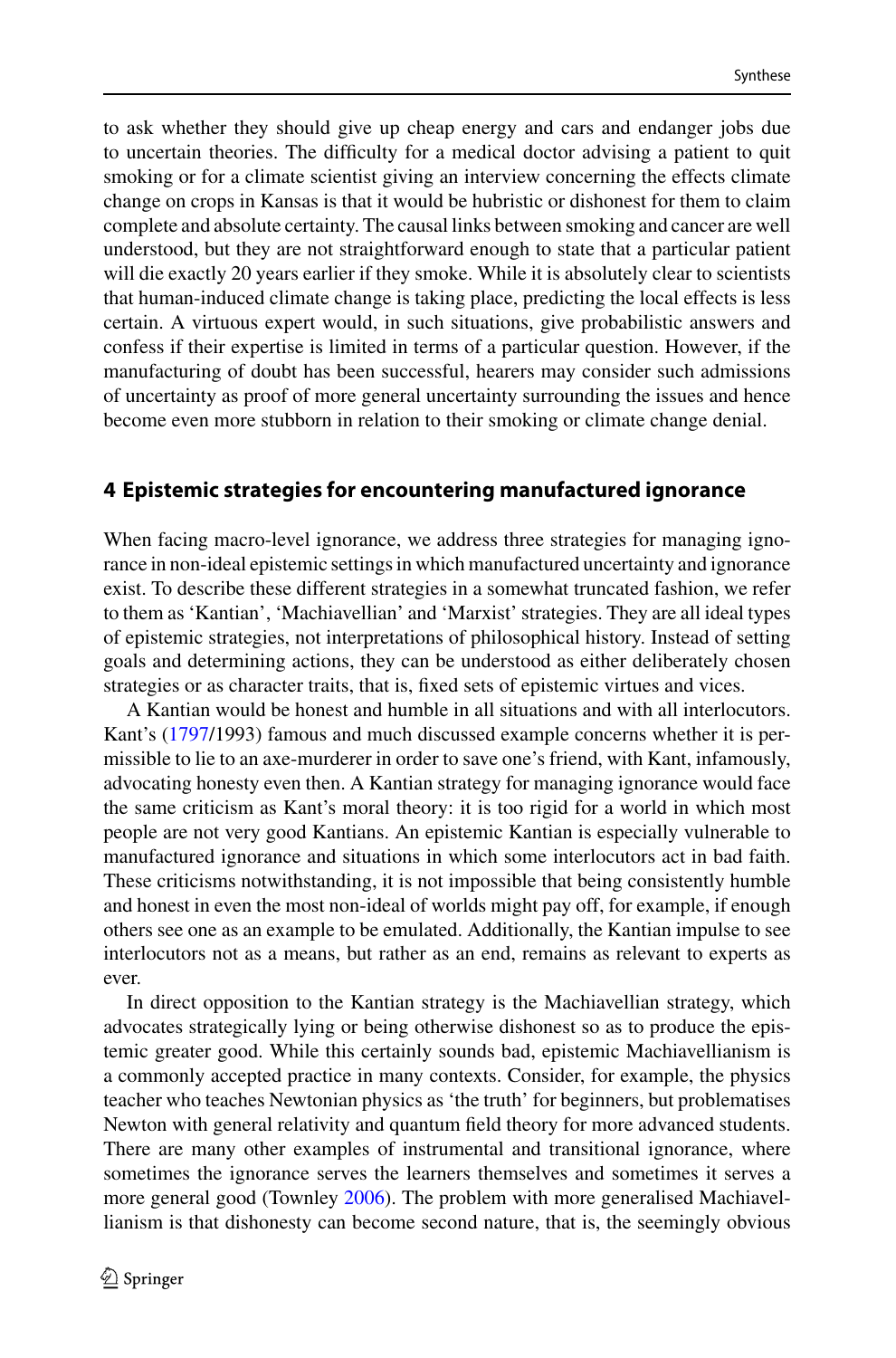solution to any communication problem. Moreover, Machiavellianism means putting oneself above others as someone who knows both what the greater good is and how to achieve it. This may in turn lead to different forms of epistemic injustice if the expert treats others unjustly as knowers (Fricker [2007\)](#page-16-15).

A Marxist strategy would involve arguing that if the world makes epistemic virtues difficult, then experts must strive to change the world. Rather than debating whether or not they ought to be honest in this or that situation, members of epistemic communities ought to eradicate the culture of ignorance and combat the conditions of manufactured uncertainty head on. The problem with this strategy is that it is very difficult to implement. It is also unhelpful when a doctor needs to provide a diagnosis today or a climate scientist needs to give an interview tomorrow. In any case, changing the social context requires changing the opinions of others; thus, the original problem of dealing with the ignorance of others is reintroduced. This does not mean that experts should cease trying to change the context of their epistemic work, only that they should not be paralysed in concrete situations, even if the social epistemic context is problematic. They can pursue several different epistemic goals with several different timeframes, although to do so, they need more than one strategy and they need to know which strategy is most appropriate in a given situation.

### **5 A reformulation of negative expertise: the phronetic skill to manage ignorance in complex social settings**

In a complex and rapidly changing world, a particular epistemic strategy will sometimes work and sometimes not. Similarly, a person with a certain set of virtues may flourish in one context and fail in another. For an expert, situated and embedded in a specific social context, there can be no set solutions for managing ignorance. Rather than arguing for a specific strategy or a specific set of virtues, we propose reformulating the concept of negative expertise so as to accommodate the advances of social epistemology and feminist epistemology in terms of understanding the social and political contexts of ignorance. In earlier formulations, negative expertise was understood as a metacognitive skill concerning self-reflective recognition and the management of the knower's own epistemic limits. In our formulation, it is also a social skill. To be more precise, the concept of negative expertise should be reformulated to include the ability to

- (a) understand and cope with the epistemic limits of others and the possibility that they may act in bad faith;
- (b) understand how things can go wrong in interpersonal and group-level contexts;
- (c) understand the institutional, structural and cultural constraints and possibilities of both knowledge and ignorance; and
- (d) understand and manage one's own epistemic limits in terms of understanding the limits of others.

As it currently stands, the concept of negative expertise implies the use of practical reason. It is a phronetic skill. Recognising one's own epistemic limitations and being able to act in the resultant state of uncertainty and confusion requires the ability to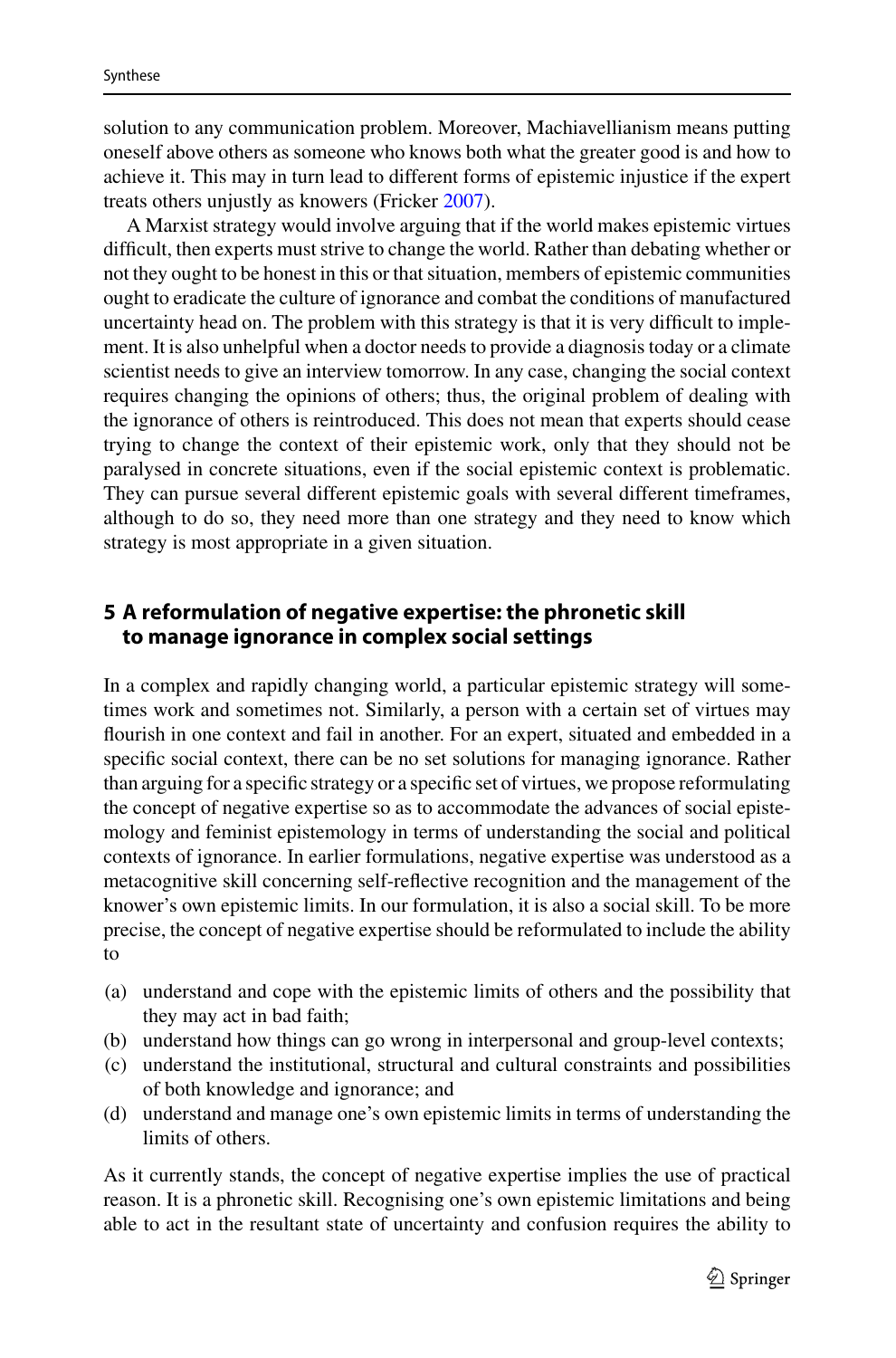recognise and act for particular reasons as well as to understand the relations between the means and the end, even if (or, perhaps, especially) only intuitively and tacitly. Recognising the non-ideal conditions of manufactured ignorance reinforces the need for prudence.

Consider again the examples of climate change and smoking. They are both timesensitive issues with high stakes. The stakes are not just epistemic, but also matters of well-being, which are ultimately matters of life and death. There is an ongoing debate in the field of philosophy of science concerning how moral and other non-epistemic reasons and values are related to epistemic reasons and values (e.g. Douglas [2009;](#page-16-26) Rolin [2015\)](#page-18-19), although for our purposes, it is sufficient to say that part of the expertise of doctors, climate scientists and other experts should be the capability to investigate how morality, politics and epistemology are specifically related in their particular situations. The negative aspect of this expertise concerns being able to act in cases in which there exists uncertainty over this relation. All possible cases involve a degree of uncertainty. This uncertainty has many sources, one of them being the opacity of the political, economic and moral motives of our interlocutors.

In relation to both climate-change- and smoking-related denialism, economic interests, positions of power and epistemically and morally vicious activities have become entangled in a striking fashion. This is not to say that all denialists are on the payroll of the relevant industries. The social production of ignorance may be a complex process involving participants from different social strata, with different motives and with different degrees of intentionality. For an expert operating in a field in which manufactured ignorance exists, a certain degree of Machiavellian context sensitivity is required: '[the ruler] should imitate both the fox and the lion, for the lion is liable to be trapped, whereas the fox cannot ward off wolves. One needs, then, to be a fox to recognise traps, and a lion to frighten away wolves.' (Machiavelli [1988,](#page-17-27) p. 61). Besides 'trappers' and 'wolves', there are people who act in good faith, but who are mistaken; people who believe they are acting in good faith, but who are biased in one way or another; people who are otherwise epistemically virtuous, but who are in the grip of some ideology or a conspiracy theory; and people who know something important that we do not, but whose knowledge we do not immediately recognise or understand, perhaps due to our own biases and epistemic injustice. Experts may have to provide testimony or take part in discussions in which all these kinds of people are present at the same time, all listening to and trying to convince each other. Navigating such a situation is not easy, but if negative expertise is a skill that can be learned, then it is possible.

When they encounter manufactured ignorance, experts with negative expertise can recognise it and consider different strategies for dealing with the situation in a responsible manner. They can understand that the reasons for epistemic adversity may be non-epistemic, instead stemming from deeply held political, moral or religious beliefs. If, for example, experts notice that their interlocutors dismiss them and the evidence they present using arguments that suggest political animosity, they can then try to reformulate their arguments so that they take into account the core values of their interlocutors. In such situations, the epistemic humility of the experts may acquire new significance in the sense that, while they may be confident that they know their own field better than the interlocutors, they can recognise that they may know much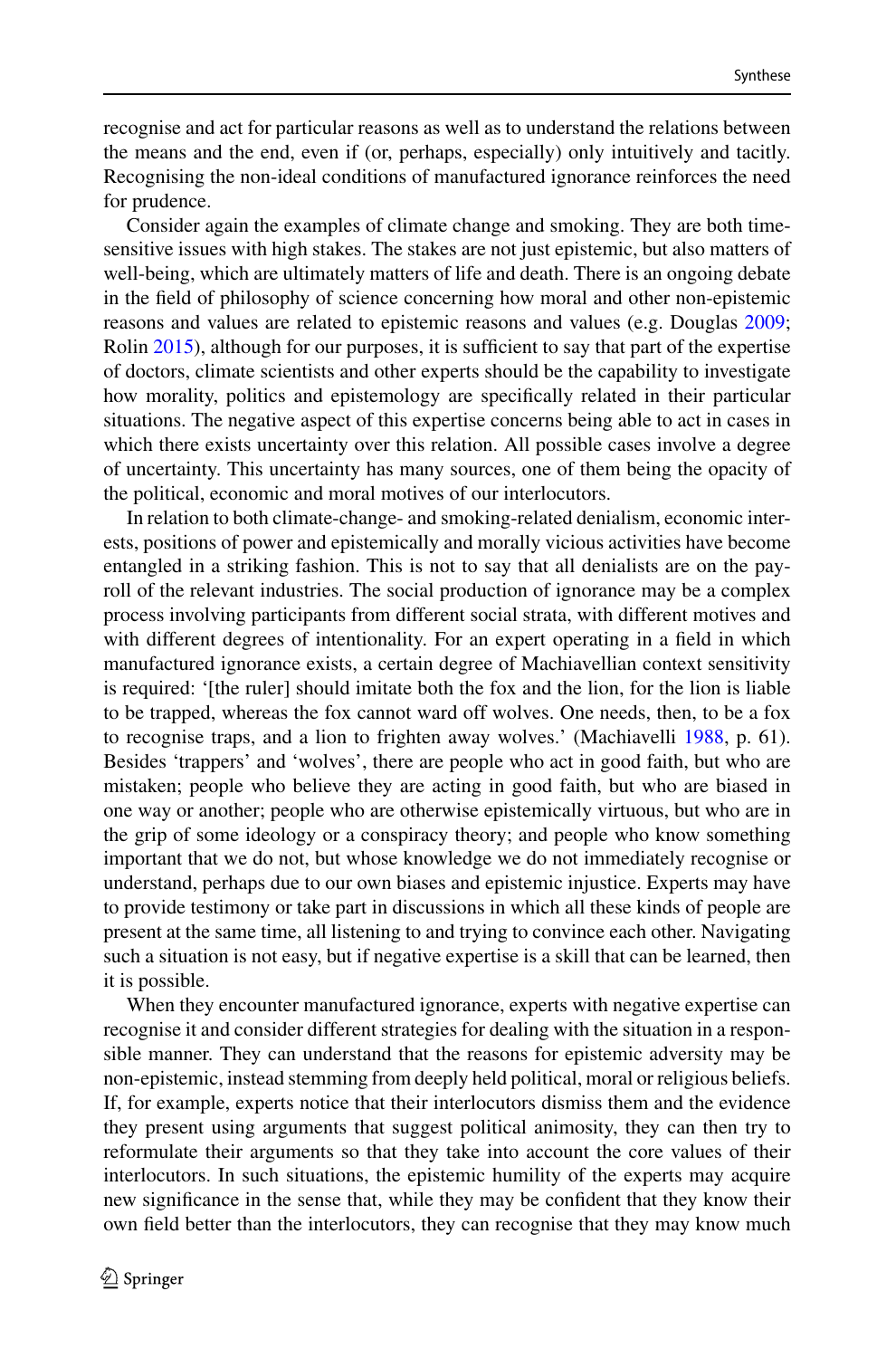less about the general background and specific reasons for disbelief that the interlocutors hold. This could in turn lead the experts to assess whether they ought to learn more about the beliefs and commitments of their interlocutors in order to be able to serve more effectively as experts in the situation in question.

Feminist epistemologists have made important strides in theorising epistemic injustice and the interrelations between power and ignorance (Code [2004;](#page-16-27) Fricker [2007\)](#page-16-15). The recognition of the feedback loop between a position of social power and the production of ignorance represents one such advance. Experts, since they still tend to occupy privileged social positions, may be particularly prone to committing the epistemic injustice of misrecognising the intellectual capacities and knowledge of those who are less privileged (Medina [2013,](#page-17-28) pp. 30–40). The possibility, and even the probability, of some degree of epistemic injustice and other bias is hence another social source of uncertainty for experts. Insofar as experts operate in a social context in which they mostly discuss problems with other privileged people as equals or as authority figures they look up to, the risk of epistemic injustice is worsened (Medina [2013,](#page-17-28) pp. 30–40). Managing these risks represents an aspect of negative expertise.

Two possible interrelated objections to our reformulation of negative expertise can be offered, namely that it is too demanding and that it is too broad. Negative expertise is demanding because we expect experts to be aware of not only their own epistemic capacities, but also those of others. Further, we expect that they should have the social skills necessary to recognise when some interlocutors are acting in bad faith, while we also suggest that they ought to understand complex sociological entities such as social structures, institutions and cultural conditions. Such a broad formulation also seems counter-intuitive to the understanding of expertise as being limited to a specific domain. Indeed, why should doctors or climate scientists understand social structures when we have sociologists for that?

One response to the demandingness objection is that we are still operating within a virtue theoretical framework. Having and developing the skills that we suggest is certainly virtuous, although being able to use them successfully all the time is not an absolute deontic demand. In fact, developing one's skills is part of what being an expert is all about. If negative expertise forms part of expertise, then learning the metacognitive and social skills needed to cope with one's own ignorance and the ignorance of others is part of an expert's work in the same way that attending professional conferences and courses and reading professional literature are. Additionally, the demandingness is not an abstract postulation; rather, it arises from the concrete historical situations that we have discussed above. It is possible that in less complex times, negative expertise is less important.

The broadness objection can also be partly answered by reference to the relevant social conditions. It may be that, in order to play their part in the epistemic division of labour, experts from different domains are required to be amateur sociologists. For example, a doctor who understands how the different social contexts of different patients may affect their understanding of clinical matters will be better able to offer them recommendations than someone who does not. A climate scientist who is asked to provide expert testimony to right-wing politicians will be better able to motivate them to listen and understand if she takes into account how their political commitments may influence their hermeneutic and conceptual frameworks. In addition, in an uncertain,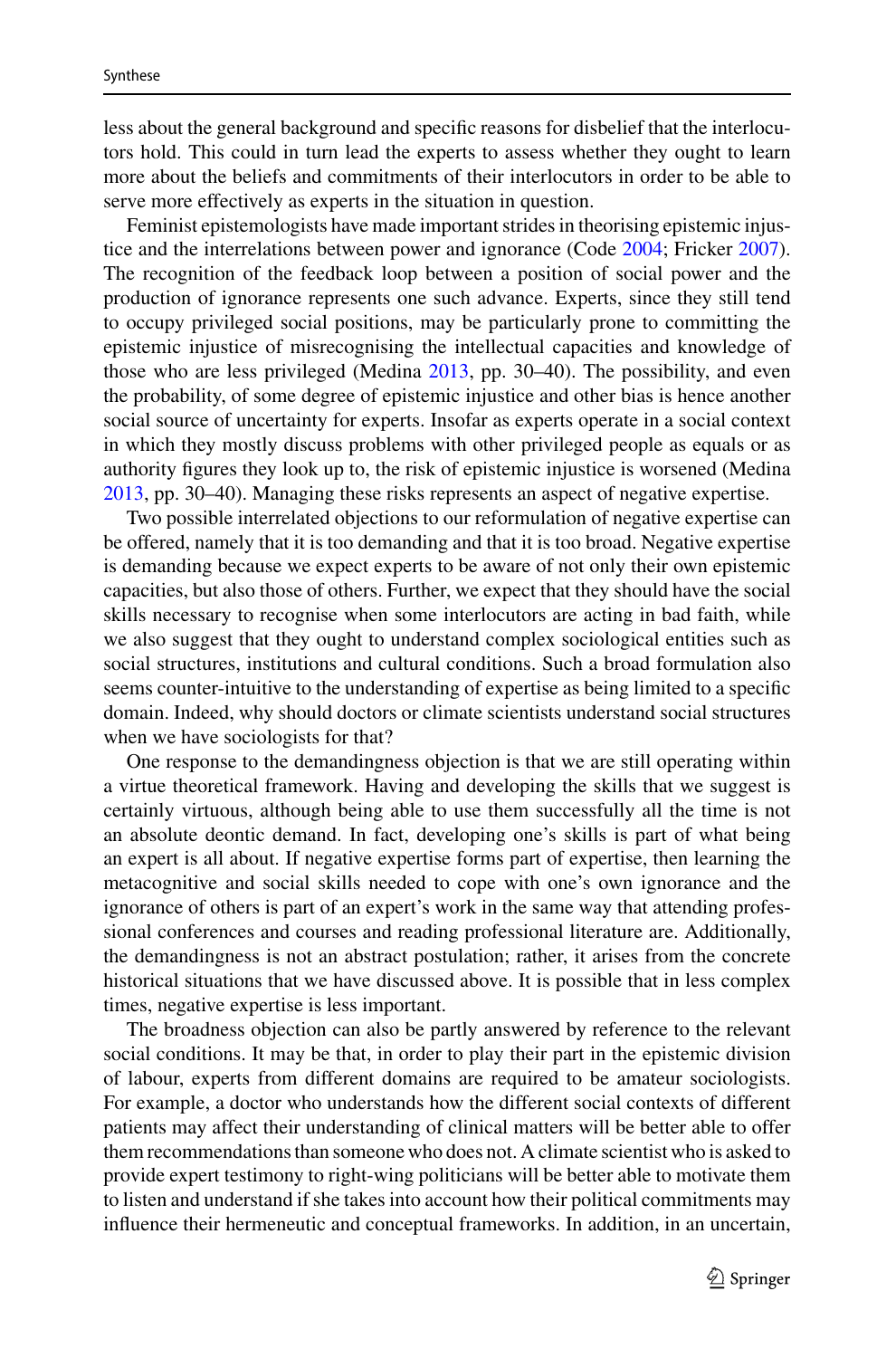rapidly changing and increasingly complex world, the boundaries between domains of expertise may shift in unexpected ways. Purely focusing on one's own area of expertise may hence lead to failure in even that specific domain.

We do not propose that experts learn negative expertise on their own. It could form part of their training, and there should be room to develop it in the epistemic communities in which experts work. There could also be sub-types of negative expertise and, therefore, an epistemic division of labour. For example, some experts may be knowledgeable about biases and social conditions, while others may have good 'people skills'. Learning and practicing negative expertise in concert with others could thus alleviate the concerns about both demandingness and broadness.

#### **6 Conclusion**

In this article, we have discussed the external pressures that experts face as well as how such pressures lead to the need to re-evaluate the epistemic virtues and strategies of experts. The case of manufactured ignorance is especially troubling, but it is also illuminating in terms of highlighting the different types of epistemic pressures at play. To understand manufactured ignorance, it is not sufficient to simply understand epistemic vices and to then cultivate the right virtues to counter them. An awareness of the social and cultural conditions of the production and take-up of manufactured ignorance is also required, as is an understanding of the meso-level, that is, the level of groups and institutions. We have suggested that, in a complex and non-ideal world, experts need a specific skill to cope with their own and others' ignorance: negative expertise. Where negative expertise has previously been understood as a metacognitive skill in an individualistic manner, we have proposed a reformulation in which it is also a social skill. As a skill, negative expertise does not represent an alternative to a virtue epistemological understanding of expertise. Rather, having certain virtues may render learning negative expertise easier, while learning negative expertise may in turn serve to develop the expert's character in such a way as to cultivate virtues.

We have discussed negative expertise as being primarily a defensive skill. The positive aspect of negative expertise, however, lies in the recognition of uncertainty as being a source of innovation, errors as being integral to learning and unlearning as being an important skill in relation to knowledge formation. This becomes more complicated, both epistemically and morally, when the uncertainty and errors do not solely belong to oneself. When and how is it either morally acceptable or epistemically virtuous to use the ignorance of others for innovation, for example? The positive aspects of ignorance in social settings require further study and we expect the concept of negative expertise to play a role in such inquiries.

**Acknowledgements** This work forms part of the 'Struggling with Ignorance: Negative Expertise and the Erosion of the Finnish Information Society at the Turn of 2020' (NEGATE) research project, which is funded by the Academy of Finland (Grant No. 316112).

**Open Access** This article is distributed under the terms of the Creative Commons Attribution 4.0 International License [\(http://creativecommons.org/licenses/by/4.0/\)](http://creativecommons.org/licenses/by/4.0/), which permits unrestricted use, distribution,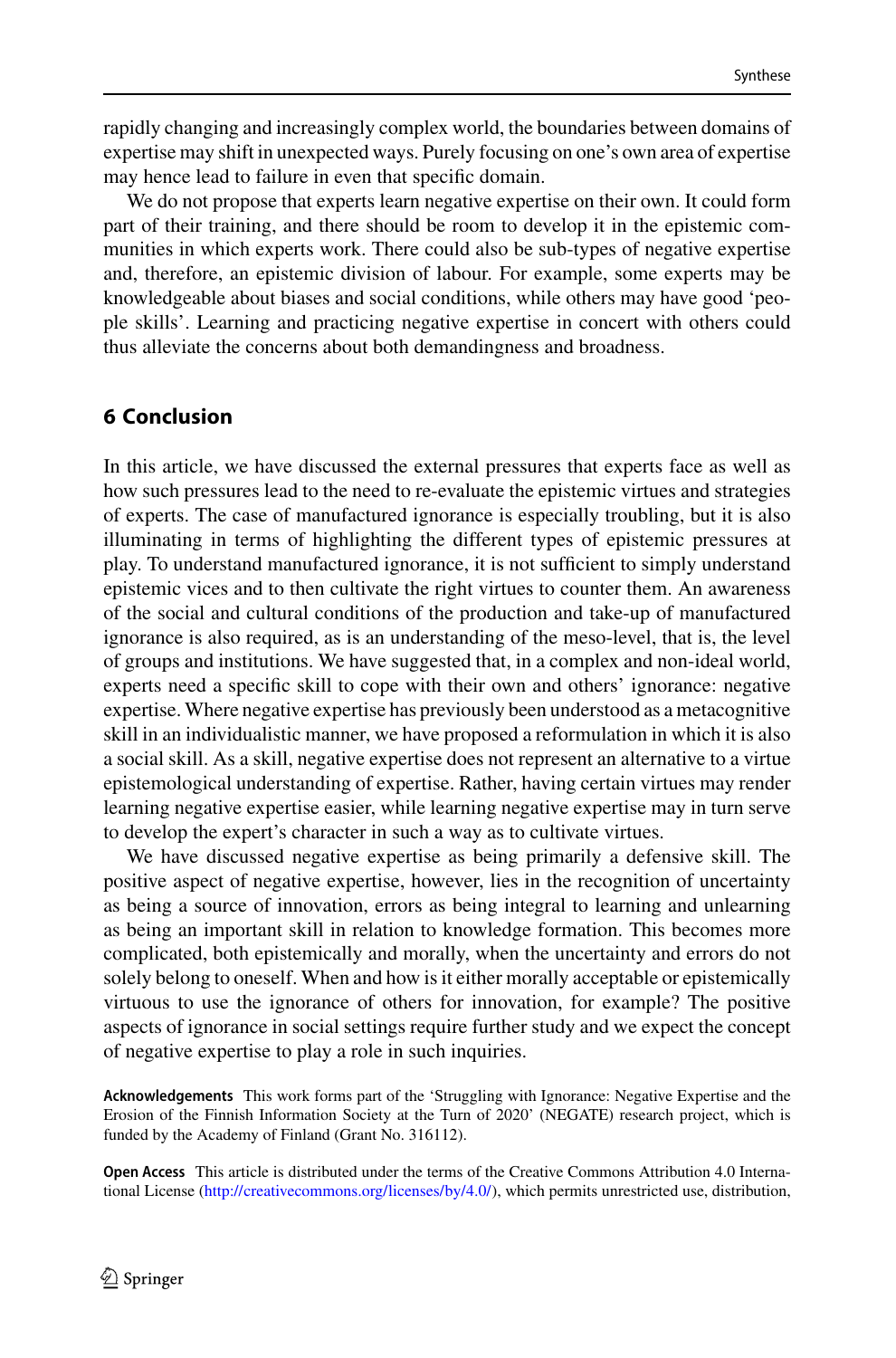and reproduction in any medium, provided you give appropriate credit to the original author(s) and the source, provide a link to the Creative Commons license, and indicate if changes were made.

#### **References**

- <span id="page-16-11"></span>Adlam, J. (2014). Going spiral? Phenomena of 'half-knowledge' in the experiential large group as temporary learning community. *Pedagogy, Culture & Society, 22*(1), 157–168.
- <span id="page-16-2"></span>Alcoff, L. (2007). Epistemologies of ignorance: Three types. In S. Sullivan & N. Tuana (Eds.), *Race and epistemologies of ignorance* (pp. 39–57). Albany: State University of New York Press.
- <span id="page-16-16"></span>Alcoff, L., & Potter, E. (Eds.). (1993). *Feminist epistemologies*. New York: Routledge.
- <span id="page-16-13"></span>Anderson, E. (2011). Feminist epistemology and philosophy of science. In E. N. Zalta (Ed.), *The Stanford encyclopedia of philosophy* (Fall 2012 Edition). Retrieved on January 30, 2019 https://plato.stanford. [edu/archives/sum2012/entries/feminism-epistemology/.](https://plato.stanford.edu/archives/sum2012/entries/feminism-epistemology/)
- <span id="page-16-5"></span>Ariso, J. M. (Ed.). (2017). *Augmented reality. Reflections on its contribution to knowledge formation*. Berlin: De Gruyter.
- <span id="page-16-19"></span>Ayers, M. S., & Reder, L. M. (1998). A theoretical review of the misinformation effect: Predictions from an activation-based memory model. *Psychonomic Bulletin & Review, 5*(1), 1–21.
- <span id="page-16-3"></span>Beck, U. (2009). *World at risk*. Cambridge: Polity Press.
- <span id="page-16-6"></span>Benade, L. (2018). The role of trust in reflective practice. *Educational Philosophy and Theory, 50*(2), 123–132.
- <span id="page-16-0"></span>Brennan, J. (2016). *Against democracy*. Princeton, NJ: Princeton University Press.
- <span id="page-16-8"></span>Bulman, C., & Schutz, S. (Eds.). (2013). *Reflective practice in nursing*. Oxford: Wiley-Blackwell.
- <span id="page-16-24"></span>Cassam, Q. (2016). Vice epistemology. *The Monist, 99*(2), 159–180.
- <span id="page-16-12"></span>Cassam, Q. (2017). Diagnostic error, overconfidence and self-knowledge. *Palgrave Communications*, *3*, 17025. [https://doi.org/10.1057/palcomms.2017.25.](https://doi.org/10.1057/palcomms.2017.25)
- <span id="page-16-14"></span>Code, L. (1991). *What can she know? Feminist theory and construction of knowledge*. Ithaca: Cornell University Press.
- <span id="page-16-27"></span>Code, L. (2004). The power of ignorance. *Philosophical Papers, 33*(3), 291–308.
- <span id="page-16-22"></span>Collomb, J.-D. (2014). The ideology of climate change denial in the United States. *European Journal of American Studies, 9*(1), 1–17.
- <span id="page-16-17"></span>Conelly, C. E., Zweig, D., Webster, J., & Trougakos, J. P. (2011). Knowledge hiding in organizations. *Journal of Organizational Behavior*, *33*(1), 64–88.
- <span id="page-16-25"></span>de Bruin, B. (2013). Epistemic virtues in business. *Journal of Business Ethics, 113*(4), 583–595.
- <span id="page-16-18"></span>Del Vicario, M., Bessi, A., Zollo, F., Petroni, F., Scala, A., Caldarelli, G., et al. (2016). The spreading of misinformation online. *Proceedings of the National Academy of Sciences, 113,* 554–559.
- <span id="page-16-23"></span>DeNicola, D. R. (2017). *Understanding ignorance. The surprising impact of things we do not know*. Cambridge, Massachusetts: MIT Press.
- <span id="page-16-26"></span>Douglas, H. (2009). *Science, policy, and the value-free ideal*. Pittsburgh: University of Pittsburgh Press.
- <span id="page-16-21"></span>Dunning, D., & Kruger, J. (1999). Unskilled and unaware of it: How difficulties in recognizing one's own incompetence lead to inflated self-assessments. *Journal of Personality and Social Psychology, 77*(6), 1121–1134.
- <span id="page-16-20"></span>Ecker, U. K. H., Lewandowsky, S., & Tang, D. T. W. (2010). Explicit warnings reduce but do not eliminate the continued influence of misinformation. *Memory & Cognition, 38,* 1087–1100.
- <span id="page-16-10"></span>Edwards, A., Gilroy, P., & Hartley, D. (2002). *Rethinking teacher education, collaborative responses to uncertainty*. London: Routledge.
- <span id="page-16-4"></span>El Kassar, N. (2018). What ignorance really is. Examining the foundations of epistemology of ignorance. *Social Epistemology, 32*(5), 300–310.
- <span id="page-16-15"></span>Fricker, M. (2007). *Epistemic injustice: Power and the ethics of knowing*. Oxford: Oxford University Press.
- <span id="page-16-7"></span>Galea, S. (2012). Reflecting reflective practice. *Educational Philosophy and Theory, 44*(3), 245–258.
- <span id="page-16-1"></span>Gartmeier, M., Bauer, J., Gruber, H., & Heid, H. (2008). Negative knowledge: Understanding professional learning and expertise. *Vocations and Learning, 2,* 87–103.
- <span id="page-16-9"></span>Gould, N., & Taylor, I. (1996). *Reflective learning for social work: Research, theory and practice*. Aldershot: Arena.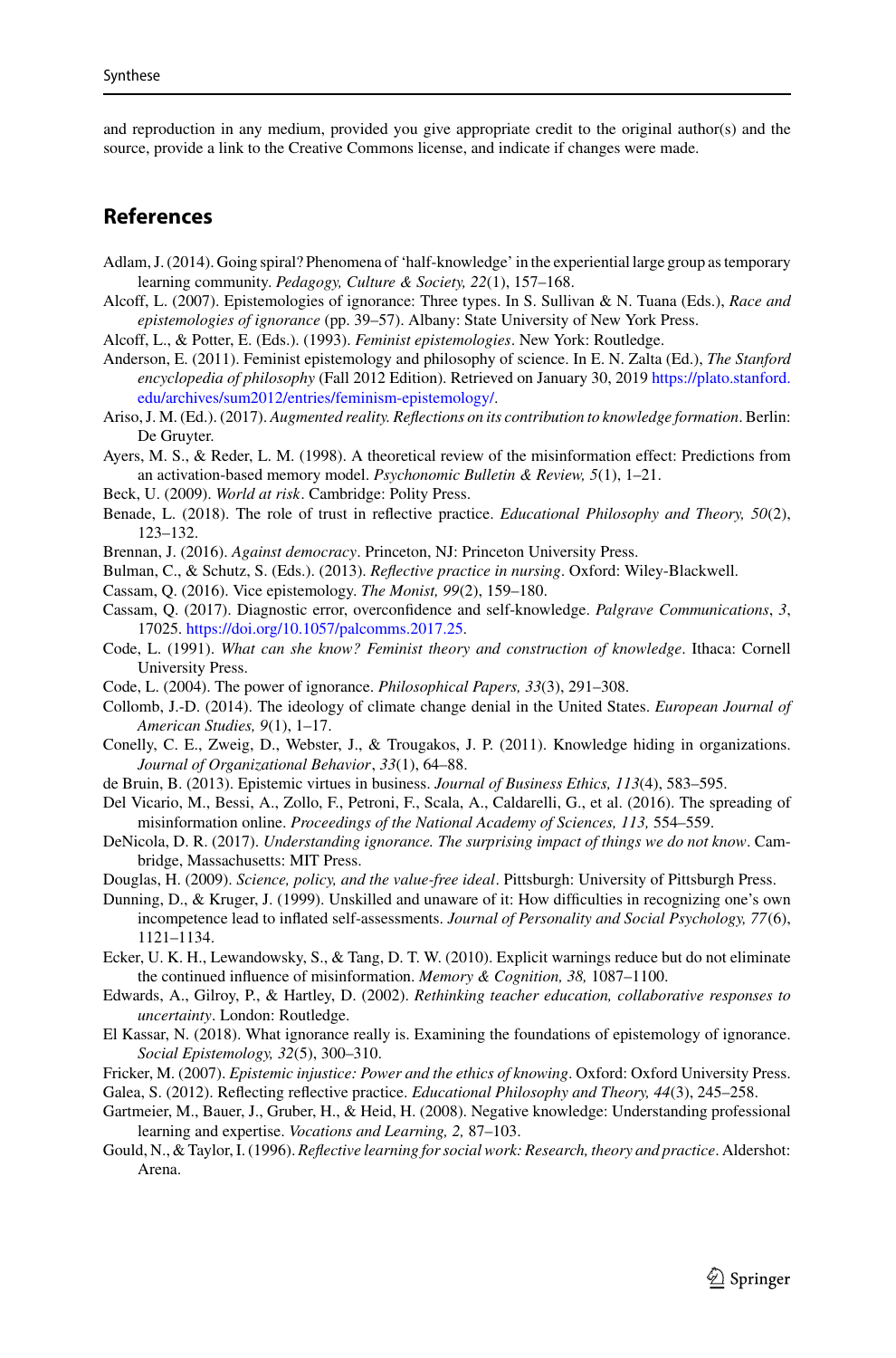- <span id="page-17-17"></span>Grasswick, H. (2018). Feminist social epistemology. In Edward N. Zalta (Ed.), *The Stanford encyclopedia of philosophy* [\(Fall 2018 Edition\). Retrieved on January 30, 2019](https://plato.stanford.edu/archives/fall2018/entries/feminist-social-epistemology/) https://plato.stanford.edu/archives/ fall2018/entries/feminist-social-epistemology/.
- <span id="page-17-4"></span>Gross, M., & McGoey, L. (2015). *Routledge international handbook of ignorance studies*. London, NY: Routledge.
- <span id="page-17-16"></span>Jones, K. (1996). Trust as an affective attitude. *Ethics, 107*(1), 4–25.
- <span id="page-17-26"></span>Kant, I. (1797/1993). On a supposed right to lie because of philanthropic concerns. In *Grounding for the metaphysics of morals: With on a supposed right to lie because of philanthropic concerns.* Translated by J.W. Ellington (pp. 63–68). Indianapolis: Hackett Publishing.
- <span id="page-17-25"></span>Kawall, J. (2002). Other-regarding epistemic virtues. *Ratio, 15*(3), 257–275.
- <span id="page-17-1"></span>Kerwin, A. (1993). None too solid: Medical ignorance. *Science Communication, 15*(2), 2166–2185.
- <span id="page-17-2"></span>Kim, S. D. (2017). Understanding hidden risks from disasters: Cases of Hurricane Katrina and Fukushima nuclear meltdown. *[Journal of Management in Engineering](https://doi.org/10.1061/(asce)me.1943-5479.0000539)*. https://doi.org/10.1061/(asce)me.1943- 5479.0000539.
- <span id="page-17-8"></span>Kinsella, E. A. (2010). Professional knowledge and the epistemology of reflective practice. *Nursing Philosophy, 11*(1), 3–14.
- <span id="page-17-5"></span>Knorr Cetina, K. (1999). *Epistemic cultures: How the sciences make knowledge*. Cambridge MA: Harvard University Press.
- <span id="page-17-19"></span>Knudsen, M. (2011). Forms of inattentiveness: The production of blindness in the development of a technology for the observation of quality in health services. *Organization Studies, 32*(7), 963–989.
- <span id="page-17-7"></span>Lehrer, K. B., Lum, J., Slichta, B. A., & Smith, N. D. (Eds.). (1996). *Knowledge, teaching, and wisdom*. Dordrecht: Kluwer Academic Publishers.
- <span id="page-17-6"></span>Levy, N. (2019). Due deference to denialism: Explaining ordinary people's rejection of established scientific findings. *Synthese, 196*(1), 313–327.
- <span id="page-17-23"></span>Lewandowsky, S., Ecker, U. K. H., & Cook, J. (2017). Beyond misinformation: Understanding and coping with the "post-truth" era. *Journal of Applied Research in Memory and Cognition, 6*(4), 353–369.
- <span id="page-17-18"></span>Longino, H. (2002). *The fate of knowledge*. Princeton: Princeton University Press.
- <span id="page-17-27"></span>Machiavelli, N. (1988). *The prince*. Cambridge: Cambrige University Press.
- <span id="page-17-9"></span>Mamede, S., Schmidt, H. G., & Rikers, R. (2007). Diagnostic errors and reflective practice in medicine. *Journal of Evaluation in Clinical Practice, 13*(1), 138–145.
- <span id="page-17-24"></span>McCright, A. M., Dunlap, R. E., & Xiao, C. (2014). Increasing influence of party identification on perceived scientific agreement and support for government action on climate change in the United States, 2006–12. *Weather, Climate, and Society, 6,* 194–201.
- <span id="page-17-13"></span>McWilliam, E. (2005). Unlearning pedagogy. *Journal of Learning Design, 1*(1), 1–11.
- <span id="page-17-28"></span>Medina, J. (2013). *The epistemology of resistance. Gender and racial oppression, epistemic injustice, and resistant imaginations*. New York: Oxford University Press.
- <span id="page-17-21"></span>Michaels, D. (2008). *Doubt is their product. How industry's assault on science threatens your health*. New York: Oxford University Press.
- <span id="page-17-11"></span>Minsky, M. (1994). Negative expertise. *International Journal of Expert Systems, 7*(1), 13–19.
- <span id="page-17-10"></span>Moe, A., Tronvoll, I. M., & Gjeitnes, K. (2014). A reflective approach in practice research. *Nordic Social Work Research, 4*(sup1), 14–25. [https://doi.org/10.1080/2156857X.2014.982157.](https://doi.org/10.1080/2156857X.2014.982157)
- <span id="page-17-0"></span>Moore, A. (2017). *Critical elitism: Deliberation, democracy, and the problem of expertise*. Cambridge: Cambridge University Press.
- <span id="page-17-20"></span>Moorhead, S. A., Hazlett, D. E., Harrison, L., Carroll, J. K., Irwin, A., & Hoving, C. (2013). A new dimension of health care: Systematic review of the uses, benefits, and limitations of social media for health communication. *[Journal of medical Internet research, 15](https://doi.org/10.2196/jmir.1933)*(4), e85. https://doi.org/10.2196/jmir. 1933.
- <span id="page-17-22"></span>Oreskes, N., & Conway, E. M. (2010). *Merchants of doubt*. London: Bloomsbury Publishing.
- <span id="page-17-14"></span>Oser, F., & Spychiger, M. (2005). *Lernen ist schmerzhaft. Zur Theorie des negativen Wissens und zur Praxis der Fehlerkultur [Learning is painful. On the theory of negative knowledge and the practice of error culture]*. Weinheim: Beltz.
- <span id="page-17-12"></span>Parviainen, J., & Eriksson, M. (2006). Negative knowledge, expertise and organisations. *International Journal of Management Concepts and Philosophy, 2*(2), 140–153.
- <span id="page-17-15"></span>Potter, E. (1993). Gender and epistemic negotiation. In L. Alcoff & E. Potter (Eds.), *Feminist Epistemologies* (pp. 161–186). New York: Routledge.
- <span id="page-17-3"></span>Proctor, R., & Schiebinger, L. (Eds.). (2008). *Agnotology: The making and unmaking of ignorance*. Stanford: Stanford University Press.